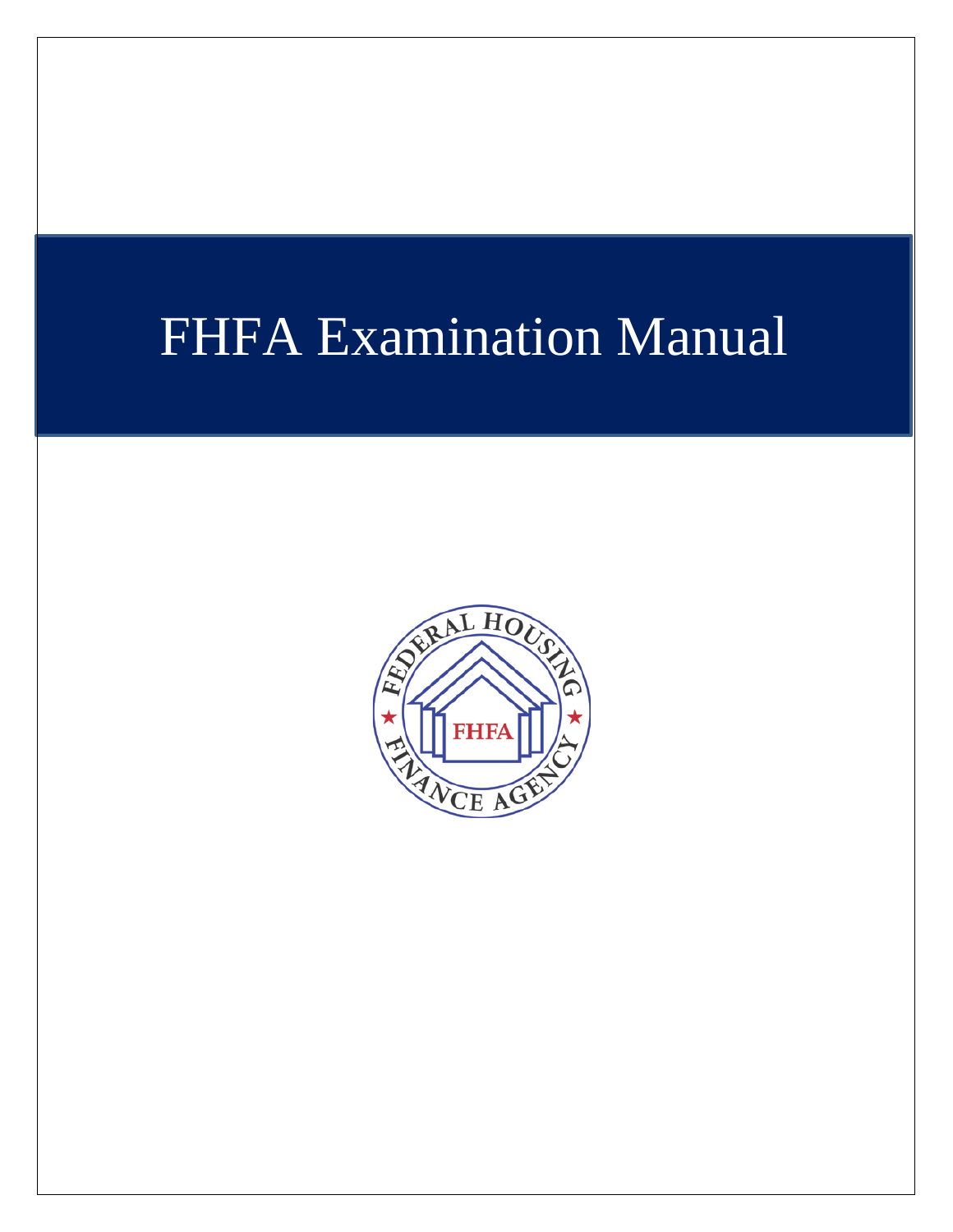

December 19, 2013

The Examination Manual (the Manual) is a guide to the Federal Housing Finance Agency (FHFA)'s examination program for the Federal Home Loan Banks (FHLBanks), the Office of Finance, the Federal National Mortgage Association (Fannie Mae), and the Federal Home Loan Mortgage Corporation (Freddie Mac). For convenience, the Manual refers to these institutions collectively as "the regulated entities," or "the institutions" unless it is necessary to clarify differences in examination practice or regulatory requirements.

Part I of the Manual provides a description of the examination program and a policy overview, including FHFA's mission and examination authorities. The description includes basic examination concepts, including risk-based examination fundamentals, FHFA's examination ratings system (CAMELSO), examination findings categories, FHFA's enforcement policy, examination documentation and records management requirements, the FHFA Style Guide, and quality control and quality assurance. Part I also sets forth the processes examiners follow when conducting examination activities at the FHLBanks and Office of Finance; and describes the work products examiners produce during those examinations. Further, Part I sets forth the processes examiners follow when conducting examination activities at Fannie Mae and Freddie Mac, and describes the work products examiners produce during those activities. Finally, Part I provides an overview of the regulated entities and a description of their primary business activities. Part II includes a general description of individual examination modules and provides hyperlinks to those modules. The modules provide examination instructions and workprograms organized by risk category and line of business. The Manual groups them under the CAMELSO examination ratings component to which they generally pertain; however, examiners should understand that examination work performed in conjunction with a workprogram may be relevant to more than one CAMELSO component. FHFA will update the Manual from time to time to reflect evolving examination practices, supervisory expectations, and regulated entity operations, as well as changes in regulatory requirements.

The Manual integrates and harmonizes examination policies and practices previously adopted by FHFA's predecessor agencies, the Federal Housing Finance Board (FHFB) (for the FHLBanks and the Office of Finance) and the Office of Federal Housing Enterprise Oversight (OFHEO) (for Fannie Mae and Freddie Mac). During the process of developing the Manual, FHFA considered differences between the FHLBanks and the Enterprises in accordance with the Federal Housing Enterprises Financial Safety and Soundness Act of 1992, as amended. FHFA will also consider these differences during the development of additional examination policies and practices in the future.

A dynamic supervision and examination program depends on continual enhancement. FHFA welcomes feedback and suggestions for improvements to this Manual. Suggestions for enhancement may be sent to [SupervisionPolicy@fhfa.gov.](mailto:SupervisionPolicy@fhfa.gov)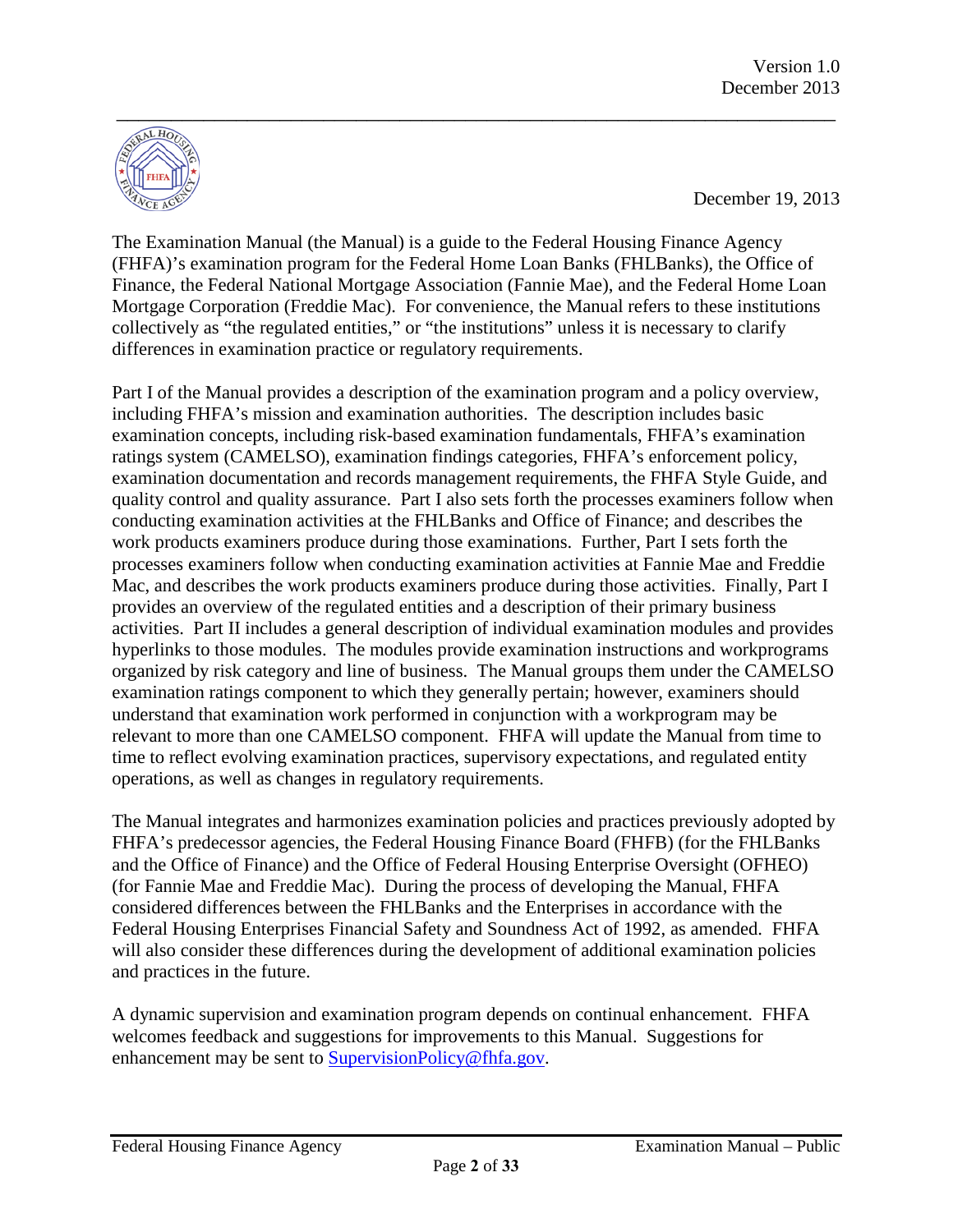# **Contents**

| A.             | THE FEDERAL HOUSING FINANCE AGENCY EXAMINATION PROGRAM          |  |  |  |  |
|----------------|-----------------------------------------------------------------|--|--|--|--|
| В.             |                                                                 |  |  |  |  |
|                | 1.                                                              |  |  |  |  |
|                | 2.                                                              |  |  |  |  |
|                | 3.                                                              |  |  |  |  |
|                | 4.                                                              |  |  |  |  |
|                | 5.                                                              |  |  |  |  |
|                | 6.                                                              |  |  |  |  |
|                | 7.                                                              |  |  |  |  |
|                | 8.                                                              |  |  |  |  |
| $\mathbf{C}$ . | DIVISION OF FEDERAL HOME LOAN BANK REGULATION EXAMINATION       |  |  |  |  |
|                |                                                                 |  |  |  |  |
|                | 1.                                                              |  |  |  |  |
|                | 2.                                                              |  |  |  |  |
|                | 3.                                                              |  |  |  |  |
| D.             | <b>DIVISION OF ENTERPRISE REGULATION EXAMINATION PROCESS 16</b> |  |  |  |  |
|                | $\mathbf{1}$ .                                                  |  |  |  |  |
|                | 2.                                                              |  |  |  |  |
|                | 3.                                                              |  |  |  |  |
|                | $\mathcal{A}_{\cdot}$                                           |  |  |  |  |
| Е.             |                                                                 |  |  |  |  |
|                | 1.                                                              |  |  |  |  |
|                | 2.                                                              |  |  |  |  |
| F.             |                                                                 |  |  |  |  |
|                | APPENDIX A: AUTHORTIZED FORMS FOR EXAMINATION DOCUMENTATION31   |  |  |  |  |
|                |                                                                 |  |  |  |  |
| A.             | SUBJECT MATTER EXAMINATION MODULES and WORKPROGRAMS 32          |  |  |  |  |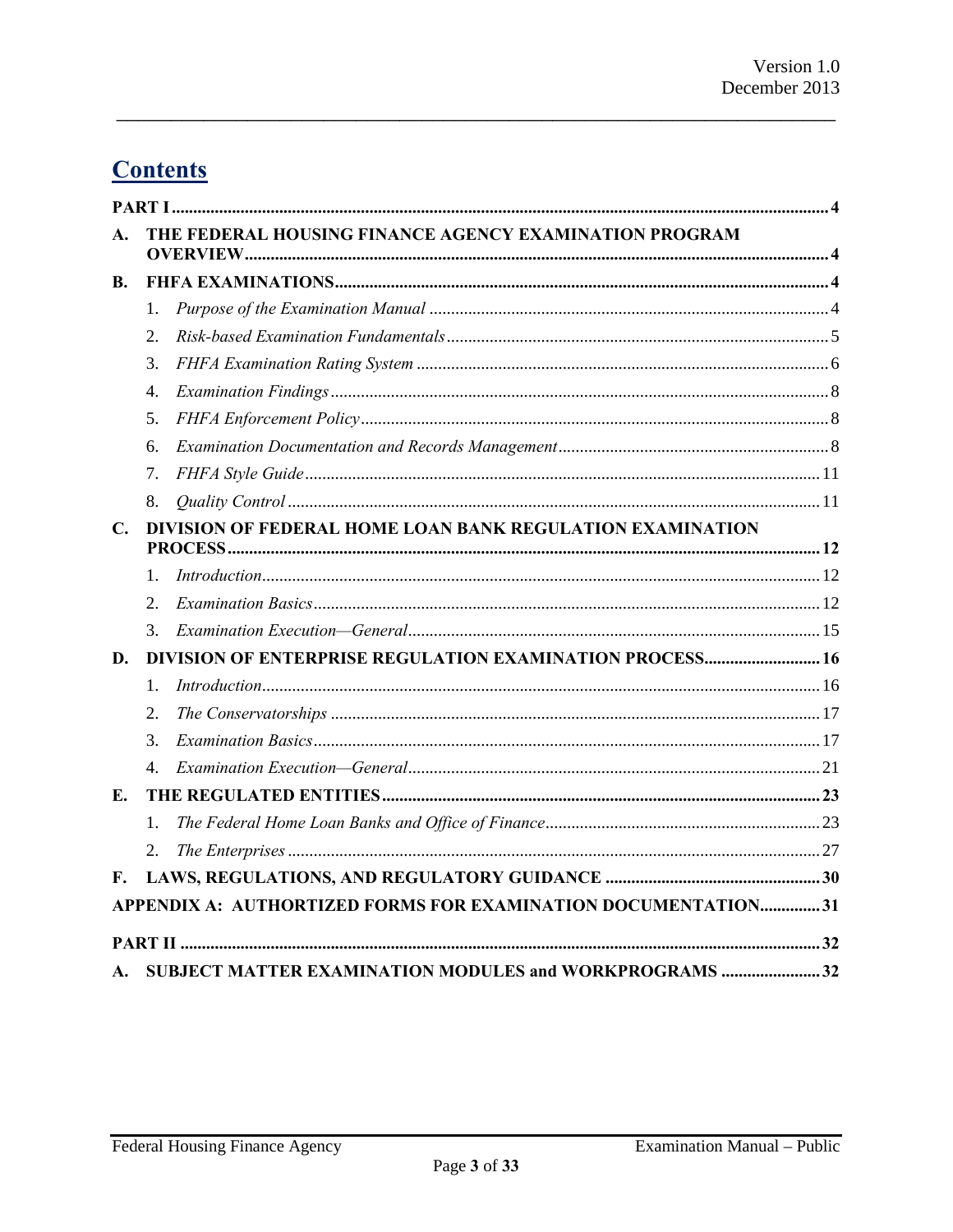#### <span id="page-3-0"></span>\_\_\_\_\_\_\_\_\_\_\_\_\_\_\_\_\_\_\_\_\_\_\_\_\_\_\_\_\_\_\_\_\_\_\_\_\_\_\_\_\_\_\_\_\_\_\_\_\_\_\_\_\_\_\_\_\_\_\_\_\_\_\_\_\_\_ **PART I**

#### <span id="page-3-1"></span>**A. THE FEDERAL HOUSING FINANCE AGENCY EXAMINATION PROGRAM OVERVIEW**

FHFA's mission is to ensure that each FHLBank, Fannie Mae, and Freddie Mac operate in a safe and sound manner so that they serve as a reliable source of liquidity and funding for housing finance and community investment.

FHFA also supervises the Office of Finance (OF), a joint office of the FHLBanks and the fiscal agent for the Federal Home Loan Bank System (the FHLBank System). The OF offers, issues, and services consolidated obligations of the FHLBanks and prepares and issues combined financial statements for the FHLBank System. The OF is also responsible for managing the dayto-day activities of the Finance Corporation. The Financing Corporation was established to recapitalize the Federal Savings and Loan Insurance Corporation, and its sole purpose is to function as a financing vehicle for the Federal Savings and Loan Insurance Corporation Resolution Fund. FHFA also oversees and examines the Financing Corporation. References in the Manual to the OF also include the Financing Corporation.

FHFA has the statutory authority and responsibility to examine the regulated entities under the Federal Home Loan Bank Act (The FHLBank Act) and the Federal Housing Enterprises Financial Safety and Soundness Act of 1992, as amended (the Safety and Soundness Act). FHFA conducts at least annual on-site examinations to determine the condition of, and evaluate the risk management practices of, each regulated entity.

#### <span id="page-3-2"></span>**B. FHFA EXAMINATIONS**

#### <span id="page-3-3"></span>1. *Purpose of the Examination Manual*

The Manual provides examiners a resource for FHFA examination guidelines and requirements. The Manual provides examiners with necessary foundational information, and directs examiners to other relevant guidance.

The Manual applies to all FHFA examination activities. FHFA examiners may be assigned to examinations of any of the regulated entities, and should apply examination modules as appropriate based on the institution being examined. The FHFA examination program allows for flexibility in examination practices that reflect the nature, size, and complexity of the regulated entity under examination. Examiners should seek guidance from the examinerin-charge (EIC) and/or the Division of Supervision Policy & Support's Office of Supervision Policy when they have questions about FHFA examination requirements.

FHFA provides detailed examination guidance to examiners through the examination modules. The examination modules pertain to specific topics (for example, credit risk management, operational risk management, liquidity risk management), and each includes an introduction with background information about regulated entity operations, a description of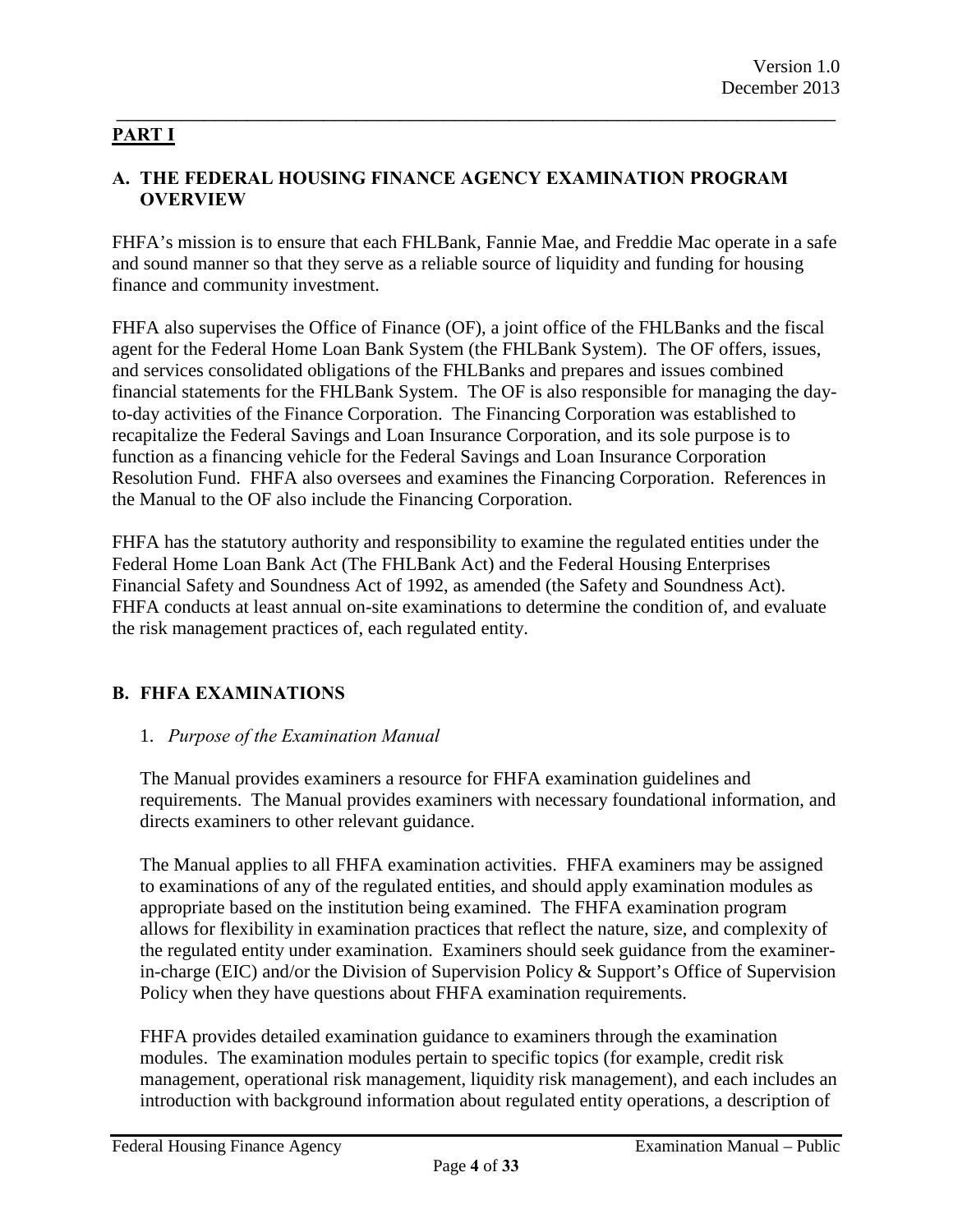the regulatory environment (applicable laws, regulations, and regulatory guidance), examination guidance, and a workprogram for examiners to follow. FHFA also issues supplemental examination modules that focus on specific business lines, products, or discrete topics that complement the modules of the Manual.

\_\_\_\_\_\_\_\_\_\_\_\_\_\_\_\_\_\_\_\_\_\_\_\_\_\_\_\_\_\_\_\_\_\_\_\_\_\_\_\_\_\_\_\_\_\_\_\_\_\_\_\_\_\_\_\_\_\_\_\_\_\_\_\_\_\_

FHFA will revise the Manual from time to time to reflect changes in the agency's examination program. FHFA will also issue additional examination instruction to address emerging issues and provide procedural updates. Revisions to the Manual will be publicly available, and other materials will generally be available to examiners through the FHFA Intranet site.

FHFA may provide guidance using the following types of documents:

- Public documents that communicate FHFA supervisory expectations to FHFA supervision staff and to the regulated entities on specific supervisory matters and topics. A regulated entity's failure to implement such guidance may be subject to examiner criticism. FHFA may seek public comment on these policy documents; however, they do not constitute rulemaking and are not subject to formal notice and comment requirements. This form of guidance includes FHFA advisory bulletins.
- FHFA internal guidance that notifies supervision staff of supervisory policy positions or internal process. This form of guidance includes supervision directives.
- FHFA internal guidance that provides general procedures to examiners to ensure the consistent application of FHFA examination program requirements by the examination staff. This form of guidance includes examiner guidance bulletins and examiner bulletins.
- FHFA internal guidance that provides detailed division-level procedures to examiners. This form of guidance includes division operating procedure bulletins.
- FHFA may issue supervisory and examination guidance in other forms as circumstances warrant.

#### <span id="page-4-0"></span>2. *Risk-based Examination Fundamentals*

FHFA conducts risk-based examinations. The supervision divisions in FHFA (the Division of Federal Home Loan Bank Regulation and the Division of Enterprise Regulation) prioritize examination activities based on the risk a given practice poses to a regulated entity's safe and sound operation or its compliance with applicable laws and regulations. Examinations focus on a regulated entity's process for managing risks associated with its strategies or activities that could, for example, impair earnings; deplete capital; compromise internal controls and operations; violate laws, regulations, or fail to conform with regulatory guidelines; or expose the regulated entity to undue reputational risk. New programs or products may also be determined to be a priority for supervisory purposes.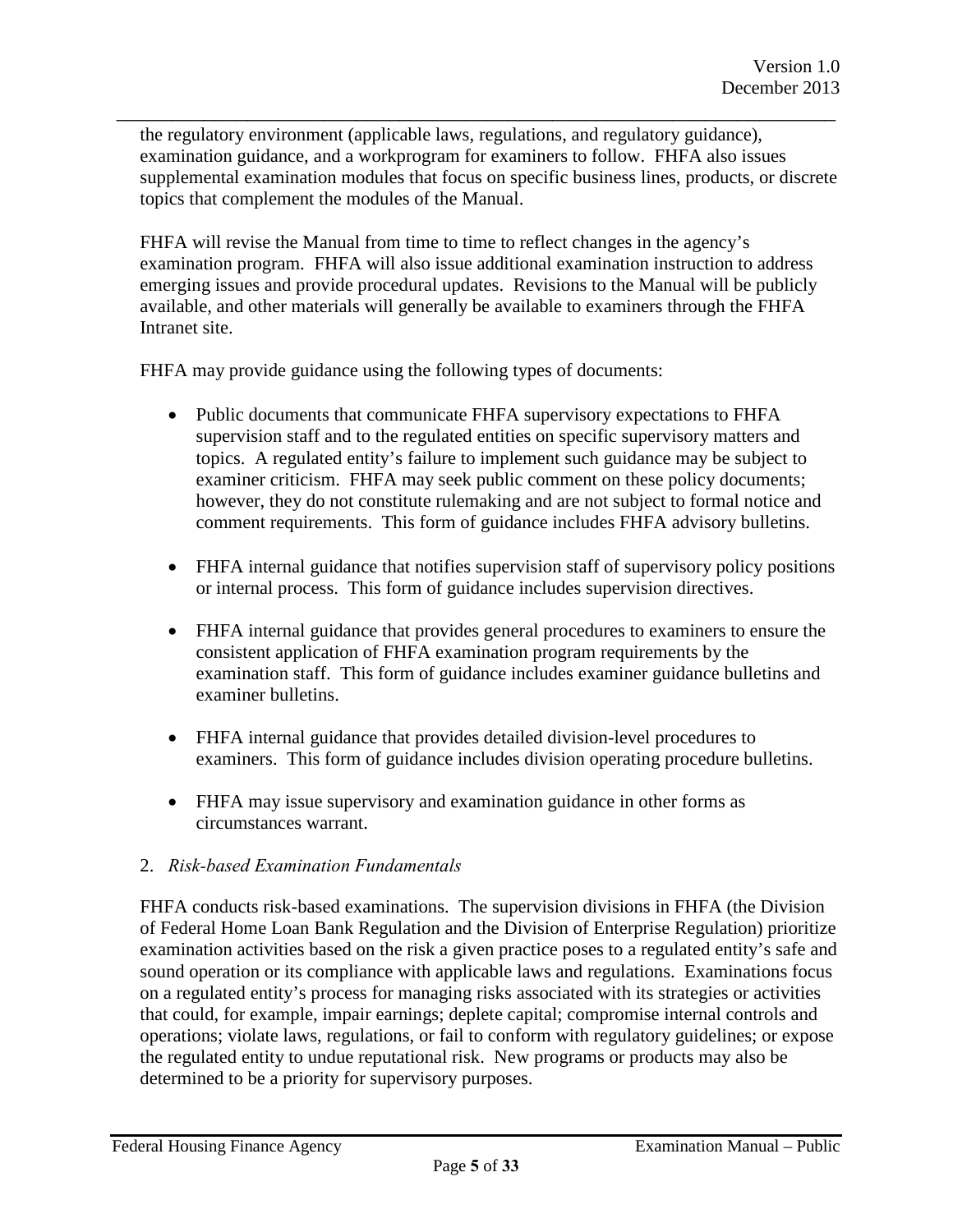Using a risk-based examination approach, FHFA determines whether the risks a regulated entity is exposed to as a result of its business activities and operations are reasonable and well-managed. The regulated entity should have sufficient capital relative to its risk exposures, and should be able to withstand business fluctuations and adverse changes in the economic environment. Examination modules contain workprograms that help examiners assess the types of risk the regulated entity is exposed to, the level of risk exposure, the direction of risk, and the quality of risk management practices. Each workprogram provides illustrative examples of worksteps and lines of inquiry the examiner could consider when completing the analysis required in the workprogram. Examiners should determine the specific worksteps and procedures to apply based upon the scope and objectives of the examination work.

\_\_\_\_\_\_\_\_\_\_\_\_\_\_\_\_\_\_\_\_\_\_\_\_\_\_\_\_\_\_\_\_\_\_\_\_\_\_\_\_\_\_\_\_\_\_\_\_\_\_\_\_\_\_\_\_\_\_\_\_\_\_\_\_\_\_

FHFA examines risk management practices and the regulated entity's financial condition and safety and soundness relative to applicable laws, regulations, supervisory guidance, and prudent business practice. The report of examination identifies supervisory concerns and contains examination ratings that reflect FHFA's view of the regulated entity's financial safety and soundness and risk management practices. FHFA's supervisory engagement with its regulated entities may include ongoing monitoring and target examinations, as well as communication in various formats. Where there is a significant supervisory concern or violation of law or regulation, FHFA may issue a Matter Requiring Attention (MRA) that requires the board of directors and/or management to take corrective action to address deficiencies and violations (see *Examination Findings* section below). Those actions may include, for example, reducing risk exposures; increasing capital; and strengthening risk management processes, internal controls, and operational capabilities.

#### <span id="page-5-0"></span>3. *FHFA Examination Rating System*

FHFA uses an examination rating system known as CAMELSO to assign a risk rating for: (1) the overall condition of each regulated entity (the composite rating), and (2) individual components of financial condition and risk management (the component ratings, described in more detail below). Examiners are expected to be knowledgeable of the details of FHFA's examination rating system and governing principles, which can be found in FHFA Advisory Bulletin 2012-03 (*FHFA Examination Rating System*) and in the final notice describing CAMELSO that FHFA published in the Federal Register on November [1](#page-5-1)3,  $2012<sup>1</sup>$ .

The individual component ratings are for **C**apital, **A**sset quality, **M**anagement, **E**arnings, **L**iquidity, **S**ensitivity to market risk, and **O**perational risk. For the Office of Finance, FHFA assigns ratings only to the Management and the Operational Risk components. The following descriptions summarize the discussion contained in Advisory Bulletin 2012-03.

*Capital* When rating a regulated entity's capital, examiners determine whether the regulated entity has sufficient capital relative to the entity's risk profile.

<span id="page-5-1"></span><sup>1</sup> 77, No. 219 *Federal Register* 67644 (November 13, 2013).  $\overline{a}$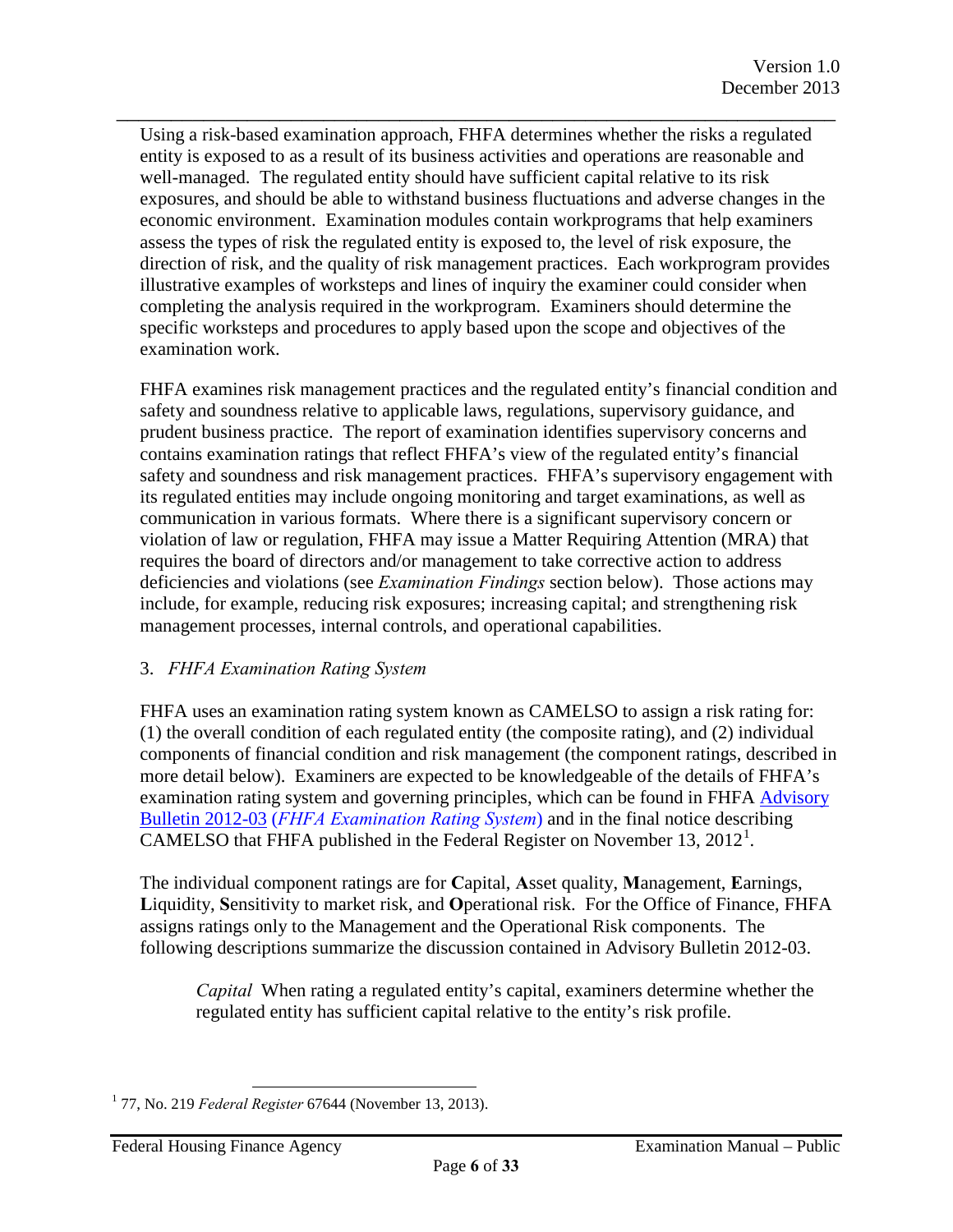\_\_\_\_\_\_\_\_\_\_\_\_\_\_\_\_\_\_\_\_\_\_\_\_\_\_\_\_\_\_\_\_\_\_\_\_\_\_\_\_\_\_\_\_\_\_\_\_\_\_\_\_\_\_\_\_\_\_\_\_\_\_\_\_\_\_ *Asset quality* When rating a regulated entity's asset quality, examiners determine the quantity of existing and potential credit risk associated with the loan and investment portfolios, advances, real estate owned, and other assets, as well as off-balance sheet transactions, and management's ability to identify, measure, monitor, and control credit risk.

> *Management* When rating a regulated entity's management, examiners determine the capability and willingness of the board of directors and management, in their respective roles, to identify, measure, monitor, and control the risks of the regulated entity's activities and to ensure that the regulated entity's safe, sound, and efficient operations are in compliance with applicable laws and regulations.

*Earnings* When rating a regulated entity's earnings, examiners determine the quantity, trend, sustainability, and quality of earnings.

*Liquidity* When rating a regulated entity's liquidity, examiners determine the current level and prospective sources of liquidity compared to funding needs, as well as the adequacy of funds management practices relative to the regulated entity's size, complexity, and risk profile.

*Sensitivity to market risk* When rating a regulated entity's sensitivity to market risk, examiners determine the degree to which changes in interest rates, foreign exchange rates, commodity prices, or equity prices can adversely affect the regulated entity's earnings or economic capital.

*Operational risk* When rating a regulated entity's operational risk, examiners determine the exposure to loss from inadequate or failed internal processes, people, and systems, including internal controls and information technology, or from external events, including all direct and indirect economic losses related to legal liability, reputational setbacks, and compliance and remediation costs to the extent such costs are consequences of operational events.

Using the principles developed for CAMELSO, FHFA rates each individual component on a scale of "1" to "5." A "1" rating indicates the lowest level of supervisory concern; a "5" rating indicates the highest level of supervisory concern. FHFA also assigns each FHLBank, Enterprise, and the OF a numerical composite rating from "1" to "5."

The composite rating is derived from the ratings of the individual components. The composite rating of the OF is based primarily on an evaluation of Management and Operational risk components. When determining the composite rating, FHFA considers the relative importance of each component on a case-by-case basis. The composite rating is not an arithmetic average of the component ratings. Further, the component rating is not determined solely on the basis of the number and nature of specific examination findings FHFA issues to a regulated entity. MRAs and Violations (or examination findings issued under prior agency policy that required corrective action) identify specific supervisory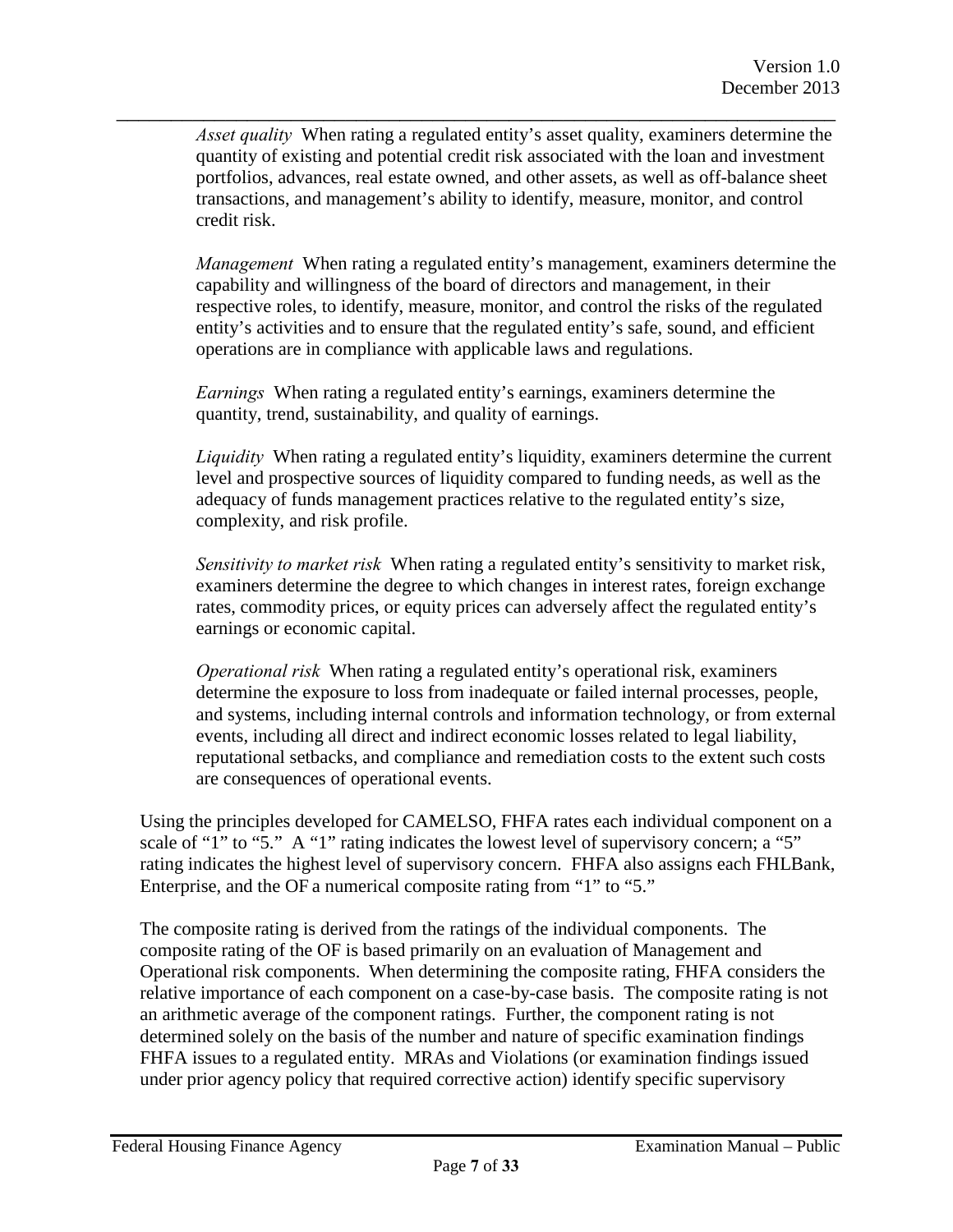concerns; however, they may not necessarily represent an exhaustive list of weaknesses at the regulated entity.

\_\_\_\_\_\_\_\_\_\_\_\_\_\_\_\_\_\_\_\_\_\_\_\_\_\_\_\_\_\_\_\_\_\_\_\_\_\_\_\_\_\_\_\_\_\_\_\_\_\_\_\_\_\_\_\_\_\_\_\_\_\_\_\_\_\_

#### <span id="page-7-0"></span>4. *Examination Findings*

Examination findings include deficiencies related to, for example, risk management, risk exposure, or violations of laws, regulations, orders, or supervisory guidelines that affect, or may affect the future performance or condition of a regulated entity. FHFA uses three categories of examination findings: (1) Matters Requiring Attention, (2) Violations, and (3) Recommendations. MRAs are the most serious supervisory matters. Violations require action by the regulated entity to correct findings, if possible, of non-compliance with requirements and to change a program or practice to prevent recurrence. Recommendations [identify policies, procedures, or practices that could be improved. FHFA Advisory Bulletin](http://www.fhfa.gov/SupervisionRegulation/AdvisoryBulletins/Pages/AB-2012-01-CATEGORIES-FOR-EXAMINATION-FINDINGS.aspx) 2012-01 (*Categories for Examination Findings*) provides detailed instruction on examination findings, including definitions, remediation requirements, and FHFA follow-up activities.

#### <span id="page-7-1"></span>5. *FHFA Enforcement Policy*

FHFA has authority to pursue several types of enforcement action to address conditions and identified weaknesses at a regulated entity or the Office of Finance. Some actions are formal in nature, such as cease-and-desist orders, written agreements, removal and prohibition of officers and directors, the imposition of civil money penalties, capital directives, orders to enforce housing goals, prompt corrective action directives, and orders to address a failure to meet FHFA's prudential management and operations standards (the Office of Finance is not subject to FHFA's prudential management and operations standards). Other actions are informal, and include written commitments from a regulated entity's board of directors to take specific actions to resolve supervisory concerns. FHFA determines whether an enforcement action is necessary based on the specific circumstances of a given condition or weakness, including the statutory grounds provided for each form of action and the board and management's ability and willingness to take corrective action. Examiners should refer to FHFA [Advisory Bulletin 2013-03 \(](http://www.fhfa.gov/webfiles/25275/AB_2013-03.pdf)*FHFA Enforcement Policy*) for additional detail.

When an examiner identifies conditions or weaknesses at a regulated entity that he or she believes are serious enough to warrant formal or informal enforcement action, the examiner must escalate the issue through appropriate senior supervision officials for determination of [the appropriate course and supervisory response. FHFA Advisory Bulletin 2012-01](http://www.fhfa.gov/SupervisionRegulation/AdvisoryBulletins/Pages/AB-2013-03-FHFA-ENFORCEMENT-POLICY.aspx) (*Categories for Examination Findings*) provides instruction regarding examination findings that constitute MRAs and Violations.

#### <span id="page-7-2"></span>6. *Examination Documentation and Records Management*

#### a. *Examination Documentation*

Examination documentation is the written record of examination activity and must support examination results, conclusions, findings, and ratings. Examination documentation facilitates the planning, performance, and supervision of examination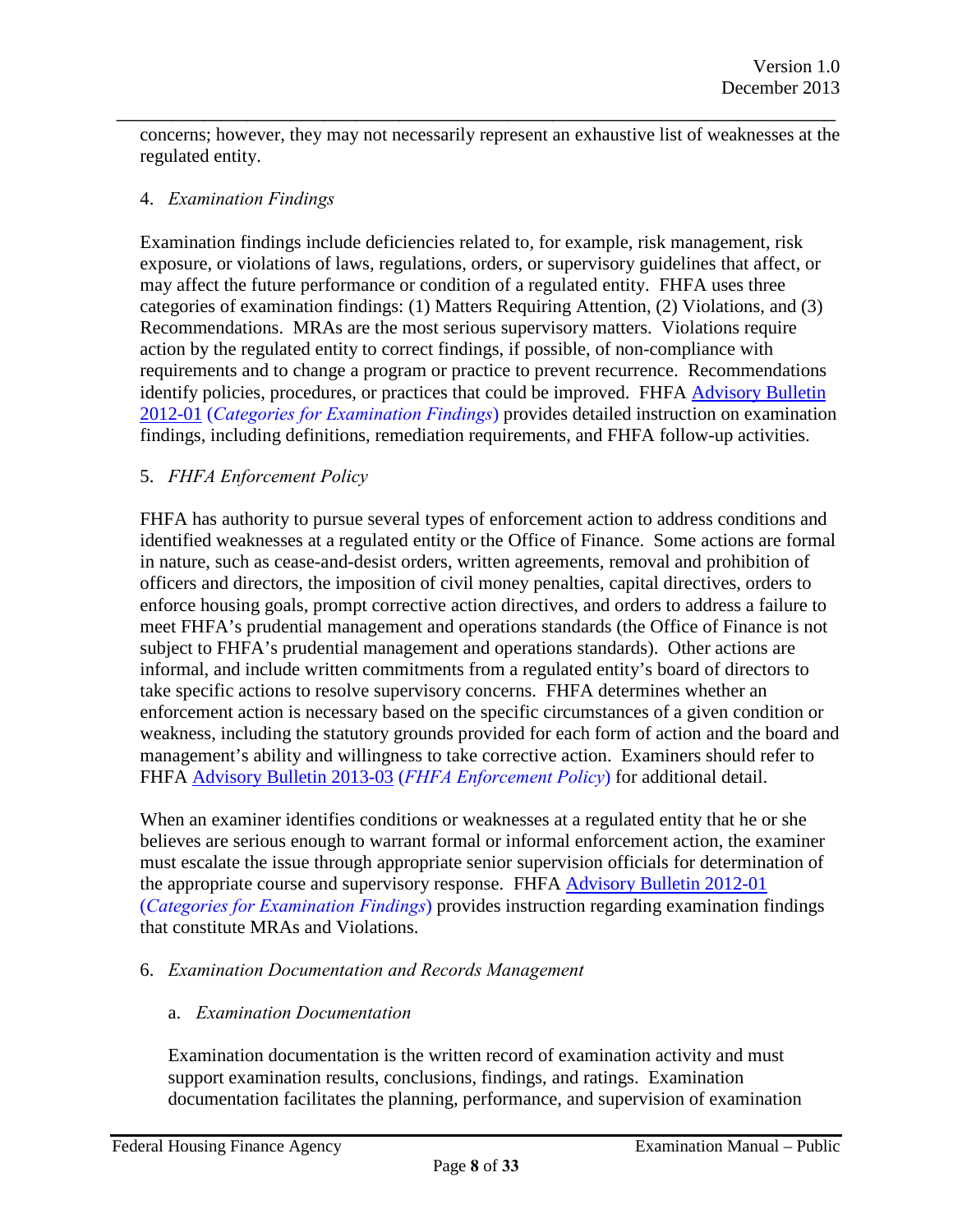activities, and is the basis for the review of the quality of the work under FHFA's quality control requirements. This documentation includes, for example, materials that evidence the planning of the examination work, the procedures performed, information obtained from the regulated entity under examination, and the examiner's analysis and conclusions. The FHFA Comprehensive Records Schedule, as implemented by the Divisions, contains additional detail on specific documents that are included in examination documentation. Examiners should refer to Appendix A of this Manual for a list of authorized work product and workpaper forms and use the corresponding FHFA templates when documenting examination work. Examiners should note that divisional operating procedures may provide more detailed documentation requirements and file management policies and comply with those requirements.

\_\_\_\_\_\_\_\_\_\_\_\_\_\_\_\_\_\_\_\_\_\_\_\_\_\_\_\_\_\_\_\_\_\_\_\_\_\_\_\_\_\_\_\_\_\_\_\_\_\_\_\_\_\_\_\_\_\_\_\_\_\_\_\_\_\_

#### i. *Workpapers*

Examination workpapers include request and alert letters, planning documents, meeting notes, evaluation and analyses, research, conclusion letters, supervisory letters, workprograms and procedures, and other documents or data created or collected by examiners that support examination results, conclusions, findings, and ratings. Workpapers must be prepared in sufficient detail to provide a clear understanding of the examination work performed. They must also be objective and concise.

Examiners should ensure that they properly document communications of substantive information to the regulated entities. Substantive information includes, for example, agency decisions or official responses to requests from the regulated entities for specific FHFA action and for interpretations of agency policies. Workpapers should include e-mails and voicemails if they meet the definition of an FHFA "record." On this point, examiners should review and follow applicable FHFA policies such as RM-At-A-Glance *What are My Responsibilities for Mana[ging Emails or](http://www.fhfa.gov/AboutUs/Policies/Documents/Records-and-Information-Management/RIM_AAG_EmailRecords_508.pdf) [Voicemails](http://www.fhfa.gov/AboutUs/Policies/Documents/Records-and-Information-Management/RIM_AAG_VoicemailRecords_508.pdf) that are Records?*

Examiners must cross-reference documents provided by a regulated entity or other documents created by FHFA staff in their workpapers when necessary to support examination work. Unless otherwise authorized by the EIC, examiners should use hyperlinks to cross-reference other documents, and hyperlinks should use the unique object ID number for the referenced document. Examiners should consult with personnel from the FHFA Office of Technology and Information Management as necessary to ensure hyperlinks are completed properly and to reduce the chance of broken links in workpapers.

#### b. *Records Management*

Certain documents prepared during the course of examination activities will meet the definition of a "record" for purposes of the Federal Records Act, and are governed by FHFA rec[ords management policy; specifically, examiners are expect](http://www.fhfa.gov/AboutUs/Policies/Documents/Records-and-Information-Management/RIM_Policy207_RecordsManagement_508.pdf)ed to review and comply with FHFA Policy No. 207 (*Records Management Policy*). As noted in the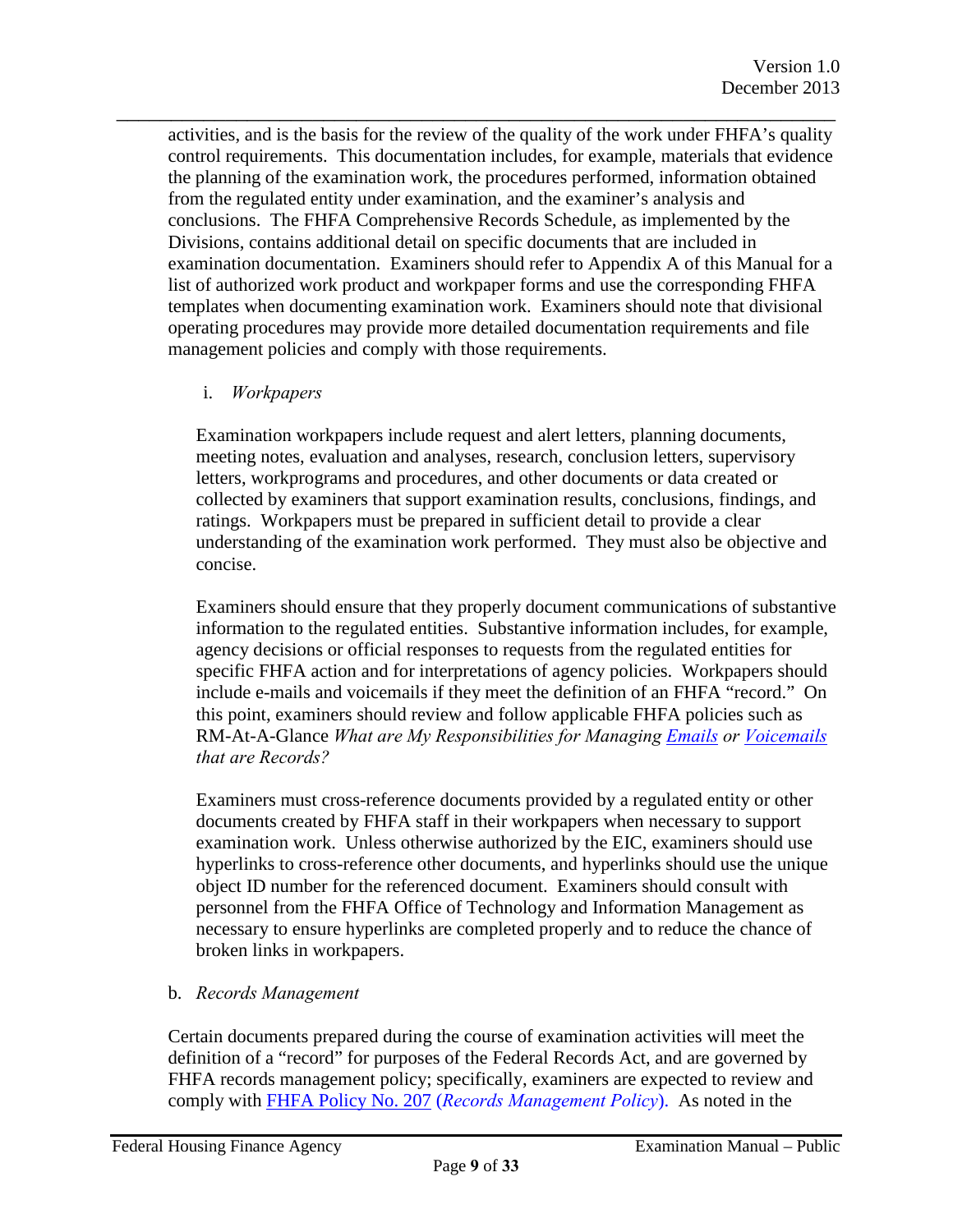preceding section, examiners should be aware that FHFA records may be released to the public in response to FOIA requests and litigation. They also may be subject to review by the U.S. Government Accountability Office (GAO) and the FHFA Office of Inspector General (OIG).

\_\_\_\_\_\_\_\_\_\_\_\_\_\_\_\_\_\_\_\_\_\_\_\_\_\_\_\_\_\_\_\_\_\_\_\_\_\_\_\_\_\_\_\_\_\_\_\_\_\_\_\_\_\_\_\_\_\_\_\_\_\_\_\_\_\_

#### i. *FHFA Electronic Recordkeeping System*

Examiners must post workpapers to the designated folder(s) in the FHFA electronic recordkeeping system that the EIC has authorized for examination documentation. Examination documentation described above are agency records and FHFA examination staff must follow FHFA's records management policy and complete all required FHFA records management training.

#### ii. *Confidentiality and Information Security*

Unauthorized disclosure of non-public information is prohibited and subject to civil and criminal penalties. In general, no FHFA employee in possession or control of non-public information may disclose or permit the use or disclosure of such information in any manner or for any purpose. Examiners are authorized to disclose non-public information only to other FHFA examiners, employees, and authorized contractors who have a need to know in conjunction with the performance of their official duties. Examiners should review FHFA regulations on disclosure of nonpublic information and confidential supervisory information at 12 CFR 1214, and also review FHFA Policy No. 221 (*Federal Housing Finance Agency Information Classification Policy*) and FHFA Procedures for Policy No. 221 (*FHFA Information Classification and Handling Procedures*) for additional information. Examiners must also complete mandatory FHFA training in information security and privacy awareness and strictly adhere to information security requirements.

FHFA examiners are responsible for maintaining adequate security over electronic and printed non-public information in their possession or control, particularly, confidential supervisory information as defined in FHFA regulations. FHFA staff must pay particular attention to securing information stored in FHFA-issued laptop computers, FHFA-issued flash drives or similar devices, and, if working in a VPN or Citrix environment, the computer in use at the time.

Examiners must immediately report any confirmed or suspected security breaches to the EIC and otherwise follow the reporting requirements in FHFA's Information Classification Policy and procedure. FHFA policy requires immediate reporting to the FHFA Help Desk at (202) 649-3990 during regular business hours (between 7:00 a.m. and 7:00 p.m.) or by email to HelpDesk@fhfa.gov and to FHFA Information Security at !OTIMSecurityTeam@fhfa.gov. The EIC must, in turn, notify his or her supervisor.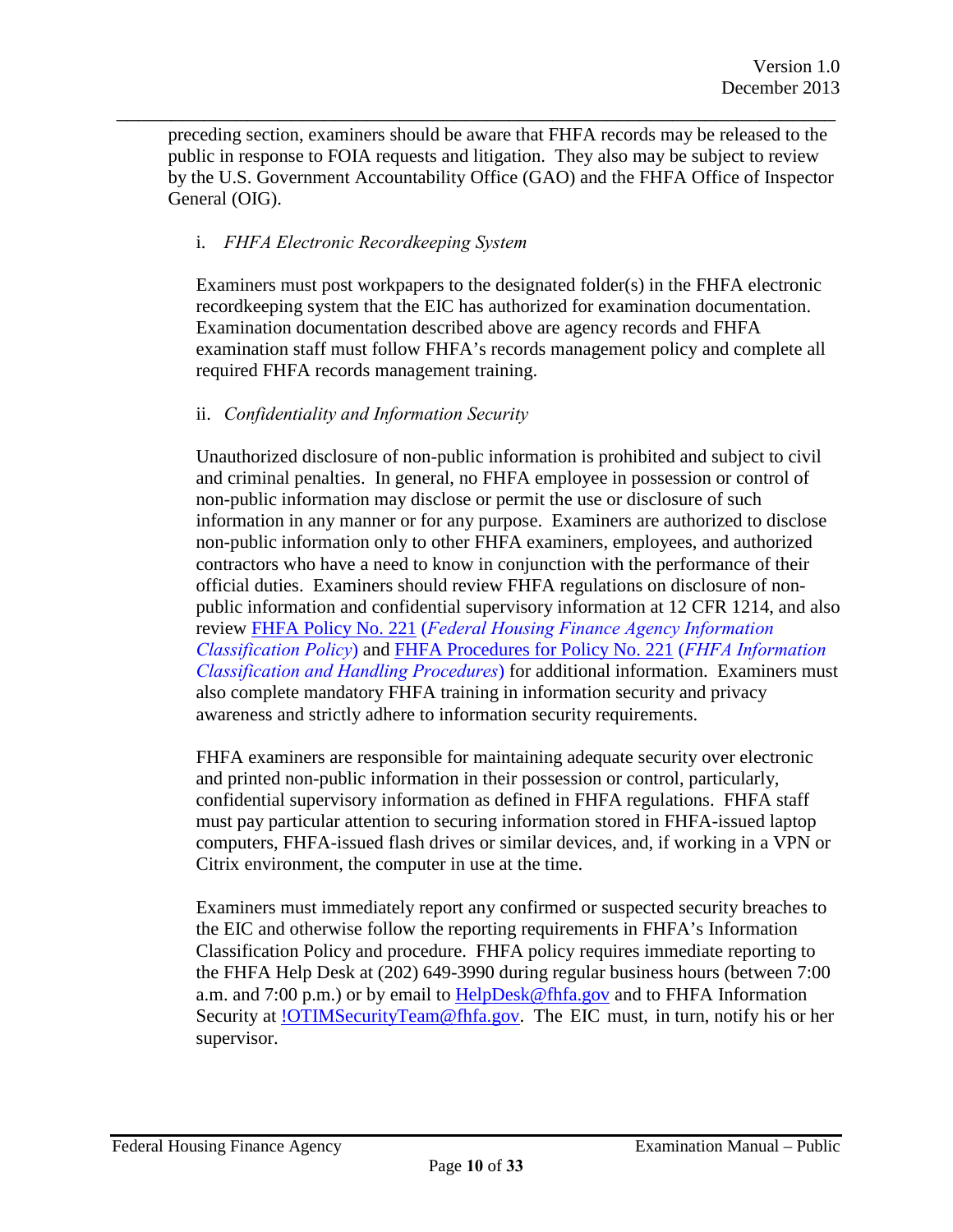#### \_\_\_\_\_\_\_\_\_\_\_\_\_\_\_\_\_\_\_\_\_\_\_\_\_\_\_\_\_\_\_\_\_\_\_\_\_\_\_\_\_\_\_\_\_\_\_\_\_\_\_\_\_\_\_\_\_\_\_\_\_\_\_\_\_\_ iii. *Personally Identifiable Information*

Personally identifiable information (PII) is information in electronic or printed format that can be used to distinguish or trace an individual's identity either alone or when combined with other personal or identifying information that is linked or linkable to a specific individual. Sensitive PII is a subset of PII that if released would pose a higher risk of subsequent identity theft or personal harm. Examiners must follow FHFA policies related to PII, particularly requirements for reporting breaches of security involving PII. Examiners must report any known or suspected breached involving PII to the FHFA Chief Privacy Officer within one hour of becoming aware of it, and, if the breach involved a FHFA computer, FHFA information technology systems, or data, the examiner must also report the breach to the FHFA Help Desk at (202) 649-3990 during regular business hours (between 7:00 a.m. and 7:00 p.m.) or by email to HelpDesk@fhfa.gov. Examiners should refer to FHFA Policy No. 301 (*Use and Protection of Personally Identifiable Information Policy*) and the FHFA Policy No. 601 (*Federal Housing Finance Agency (FHFA) Breach Notification Policy and Plan*) for further guidance.

Generally, examiners should refrain from collecting source documents containing PII unless necessary to accomplish a specified examination objective. Examiners must not transmit PII, especially sensitive PII, using unencrypted email. Examiners must require a regulated entity to redact PII from requested documents. Staff must omit all unnecessary PII when entering information into spreadsheets, lists, or other summary documents. Staff must protect all PII that is under their control, including storing documents containing PII in a locked cabinet or room, saving electronic files in folders with restricted access, and ensuring that documents are not left unsecured on copiers, printers, or fax machines. See Examiner Guidance Bulletin 2009-EGB-01 (*Examination Information, Workpapers, and Personally Identifiable Information*).

#### <span id="page-10-0"></span>7. *FHFA Style Guide*

When preparing examination documentation, examiners should use plain language that is easy to understand. Examiners should also follow the style standards and abbreviations in the FHFA Style Guide. The Style Guide is contained in the FHFA Policy No. 801 (*Official Documents Policy*). The FHFA Style Guide establishes FHFA-specific style standards and serves as a brief reference guide for examiners and other FHFA personnel. FHFA has adopted the *Chicago Manual of Style* as the source of guidance for grammar, capitalization, punctuation, and citing source materials. Examiners may access an electronic version of the *Chicago Manual of Style* through a link on the FHFA Intranet site.

#### <span id="page-10-1"></span>8. *Quality Control*

Quality control ensures that examination activities comply with FHFA examination standards and procedural requirements, which are included in the FHFA examination manual, supplemental modules, supervision directives, and division operating procedures bulletins. Effective quality control ensures that examination conclusions, findings, and ratings are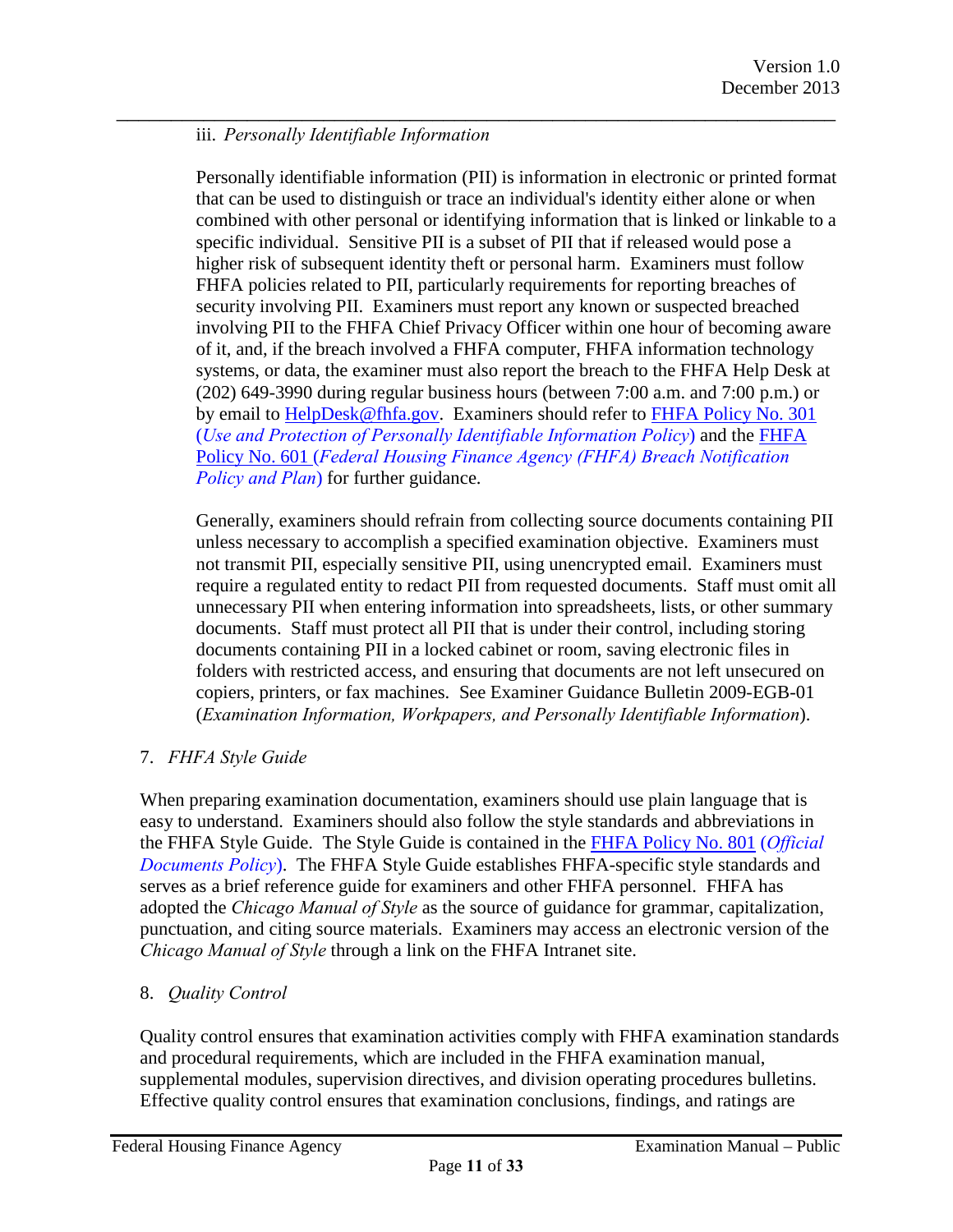adequately supported and documented in accordance with FHFA standards and any significant deficiencies are identified and resolved prior to their communication to the regulated entities. FHFA's quality control program is described in a supervisory directive (Supervision Directive 2013-01 (*Quality Control Program for Examinations Conducted by the Division of Bank Regulation and the Division of Enterprise Regulation*)) and is designed to provide the EIC with actionable information regarding significant deviations from FHFA policy/procedure in a manner that allows the EIC to take appropriate corrective action.

\_\_\_\_\_\_\_\_\_\_\_\_\_\_\_\_\_\_\_\_\_\_\_\_\_\_\_\_\_\_\_\_\_\_\_\_\_\_\_\_\_\_\_\_\_\_\_\_\_\_\_\_\_\_\_\_\_\_\_\_\_\_\_\_\_\_

Generally, quality control reviews should evaluate whether: (1) workpapers support examination findings, conclusions, and ratings; (2) examination work products are consistent with FHFA examination standards and supervision policy; and (3) examination procedures were consistent with the examination scope. Quality control reviews will be conducted by FHFA personnel who have experience with, and are knowledgeable of, FHFA examination requirements, but have not participated in the examination activity under review.

#### <span id="page-11-0"></span>**C. DIVISION OF FEDERAL HOME LOAN BANK REGULATION EXAMINATION PROCESS**

#### <span id="page-11-1"></span>1. *Introduction*

The Division of Federal Home Loan Bank Regulation's (DBR) examination and supervisory activities include an annual examination, periodic visitations, special reviews, and offsite monitoring. DBR relies on these activities to reach conclusions on the overall condition and the adequacy of risk management policies, procedures, compliance, and control systems at the FHLBanks, the Office of Finance, and the Financing Corporation (references in this section to the FHLBanks include the Office of Finance and the Financing Corporation, unless otherwise noted). DBR also evaluates the FHLBanks' affordable housing and community investment activities relative to statutory requirements and effectiveness. FHFA issues an annual report of examination for each FHLBank, the OF, and the Financing Corporation that contains examination conclusions, findings (when applicable), and a composite and component ratings (in the case of the OF, only the Management and Operational Risk components are rated).

DBR's examination activities are risk-based and are tailored to each institution's risk profile. Examiners evaluate, for example, corporate governance, risk management, internal controls, and other practices in order to assign examination ratings. Examiners also evaluate significant strategic or operational changes that have taken place since the prior examination or are planned for the future. FHFA's supervisory program emphasizes that each FHLBank's board of directors and management are the principal source for detecting and deterring unsafe and unsound practices through adequate internal controls and operating procedures.

#### <span id="page-11-2"></span>2. *Examination Basics*

The EIC is the central point of contact for communication between DBR and an FHLBank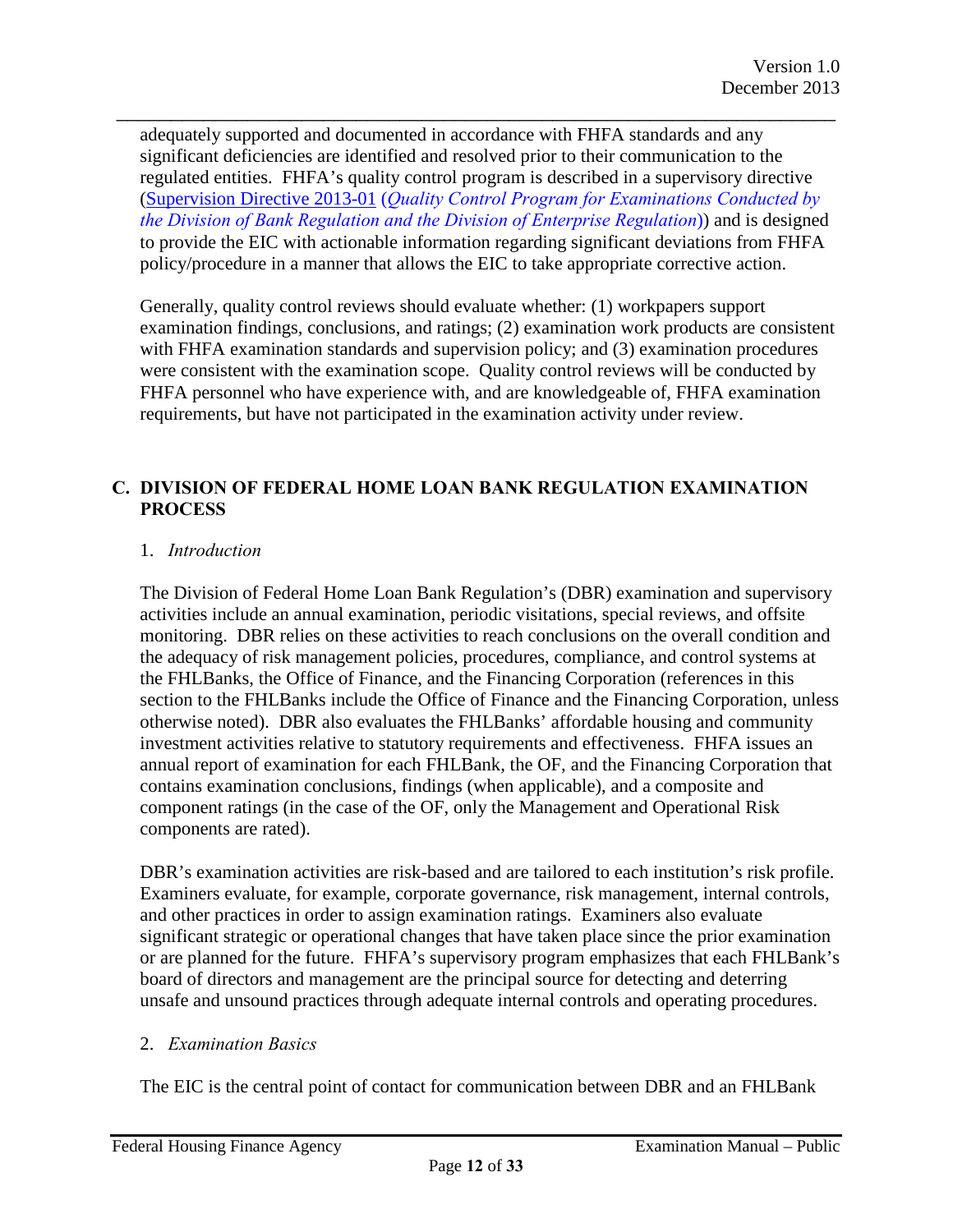\_\_\_\_\_\_\_\_\_\_\_\_\_\_\_\_\_\_\_\_\_\_\_\_\_\_\_\_\_\_\_\_\_\_\_\_\_\_\_\_\_\_\_\_\_\_\_\_\_\_\_\_\_\_\_\_\_\_\_\_\_\_\_\_\_\_ and is responsible for the planning, execution, and documentation of each annual examination. The EIC, in coordination with other FHFA offices, is responsible for monitoring the institution and apprising DBR senior management of developments that have a bearing on supervisory matters. The EIC must ensure that the activities that comprise the annual examination are consistent with FHFA policy and support examination findings (when applicable), conclusions, and ratings. The remainder of this section describes the examination activities and the corresponding documentation requirements.

#### a. *Supervisory Strategy*

At the conclusion of an examination, the EIC develops a supervisory strategy that identifies key areas of risk and addresses the timeframe and the focus of the supervision for the next year. The supervisory strategy should demonstrate that both the supervisory concerns and the deficiencies noted in the previous examination are being or will be addressed. The supervisory strategy provides specifics as to how the strategy will be addressed in the coming year. Consideration should be given to:

- Prioritizing supervisory resources on areas of higher risk;
- Including steps to determine compliance with supervisory action;
- Balancing mandated requirements with the objectives of the strategy; and
- Providing general logistical information (for example, a timetable of supervisory activities).

The EIC should develop the supervisory strategy within 30 days after the issuance of each report of examination, and update the strategy during the year when necessary; for example, based on significant changes in a FHLBank's financial performance, results of offsite monitoring, or other factors. When preparing the supervisory strategy, the EIC should consider the work and input of FHFA personnel, including financial analysts, risk modelers, accountants, affordable housing specialists, and attorneys. The EIC will benefit from the perspectives of other FHFA personnel and an enhanced understanding of risk-related issues and projects that may intersect with examination work.

Each supervisory strategy should include an institution overview. The institution overview should contain a concise executive summary that describes the institution's present condition and its current and prospective risk profile, and highlights key emerging issues, changes in business activities, and past examination findings. Information that may be valuable to include in the overview includes:

- A brief description of the institution's organizational structure;
- A summary of the institution's current and future business strategies;
- Key issues for the institution, either from external or internal factors;
- An overview of management;
- A summary of the FHLBank's financial condition and trends; and
- A description of the internal and external audit functions.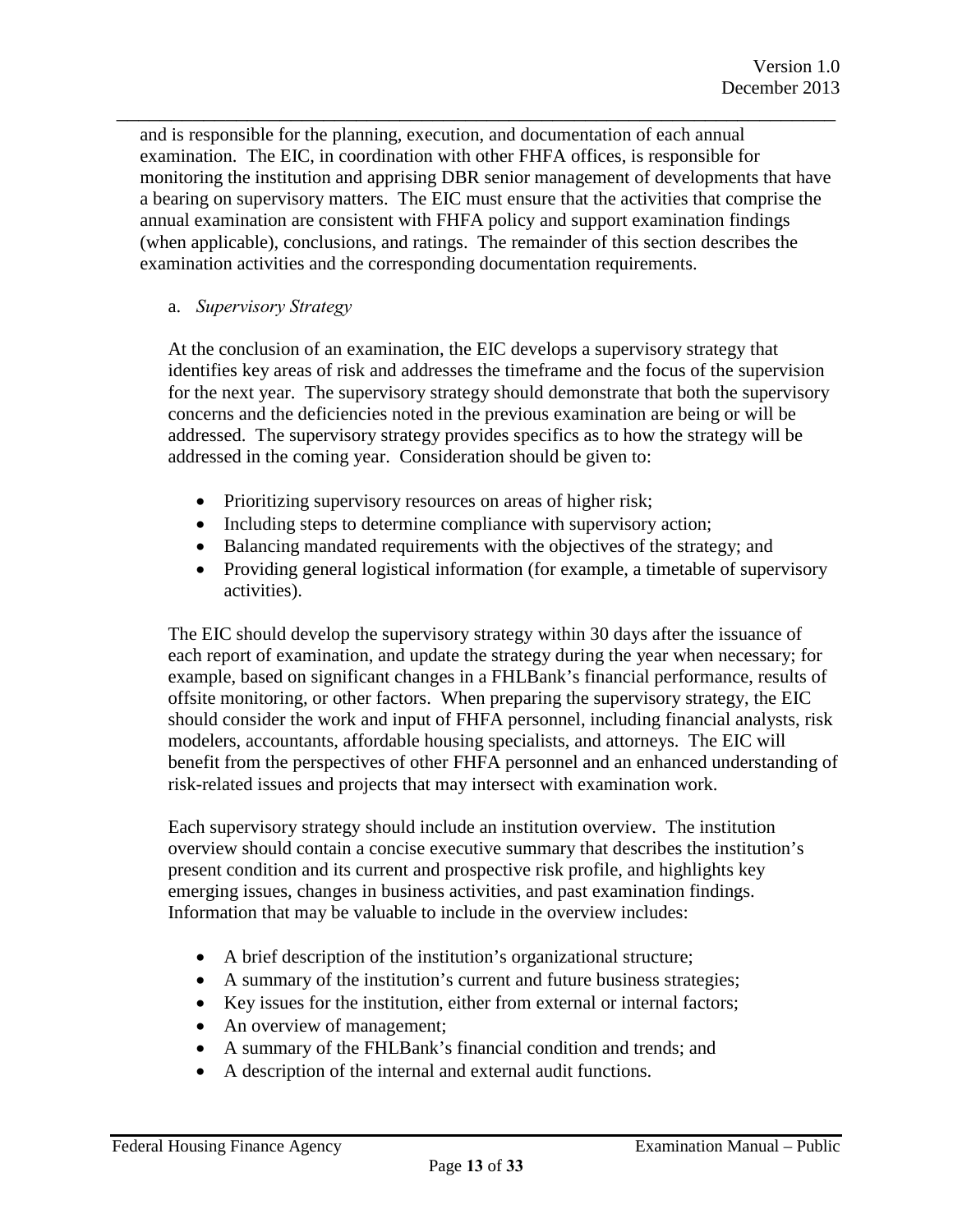#### \_\_\_\_\_\_\_\_\_\_\_\_\_\_\_\_\_\_\_\_\_\_\_\_\_\_\_\_\_\_\_\_\_\_\_\_\_\_\_\_\_\_\_\_\_\_\_\_\_\_\_\_\_\_\_\_\_\_\_\_\_\_\_\_\_\_ b. *Pre-examination Analysis Memoranda*

Pre-examination analysis memoranda are prepared to support the EIC's decision to include or exclude areas from the examination scope. The memoranda describe how examiners will evaluate and test the quality and effectiveness of the FHLBank's policies, procedures, and internal controls related to the areas to be examined. For transaction testing, the sampling choices may take into account the effectiveness of the institution's internal controls and risk management programs. Sample size may be adjusted based on FHFA's conclusions on the effectiveness of those internal controls and programs. Preexamination memoranda should be developed in accordance with examination guidance.

#### c. *The Examination Scope Memorandum*

The EIC documents the examination plan using an examination scope memorandum. The examination scope memorandum includes an institution overview, an analysis of the institution's risks, and a schedule of examination work including detail regarding staff responsibilities for specific examination activities. The examination scope memorandum should summarize and update, as necessary, the institution overview section of the supervisory strategy.

To focus supervisory activities on areas of greatest risk to the FHLBanks or OF, the EIC should perform a risk analysis and document it in the examination scope memorandum to support the EIC's determination of the examination's scope. The risk analysis should highlight both the strengths and vulnerabilities of the institution and provide a foundation for determining the supervisory activities to be conducted.

When preparing the scope memorandum, the EIC must consider the institution's overall risk environment, earnings and capital, prior examination ratings, the quality of risk management, the adequacy of its information technology systems, and the risks associated with each of its significant business activities. Input provided by other FHFA divisions, offices, and branches should be considered to ensure that the assessment of risks is appropriately comprehensive. The examination scope memorandum should:

- Include an introduction and summary;
- Describe the primary risks to the institution (such as information technology, corporate governance, credit, earnings, capital, market, liquidity, operational, model, legal);
- Identify major functions, activities, and products from which significant risks emanate, as well as the key issues that could affect the risk profile; and
- Describe the institution's risk management program.

The examination scope memorandum should also incorporate the following logistical elements:

• A schedule of activities, timing, and resource estimates for planned activities;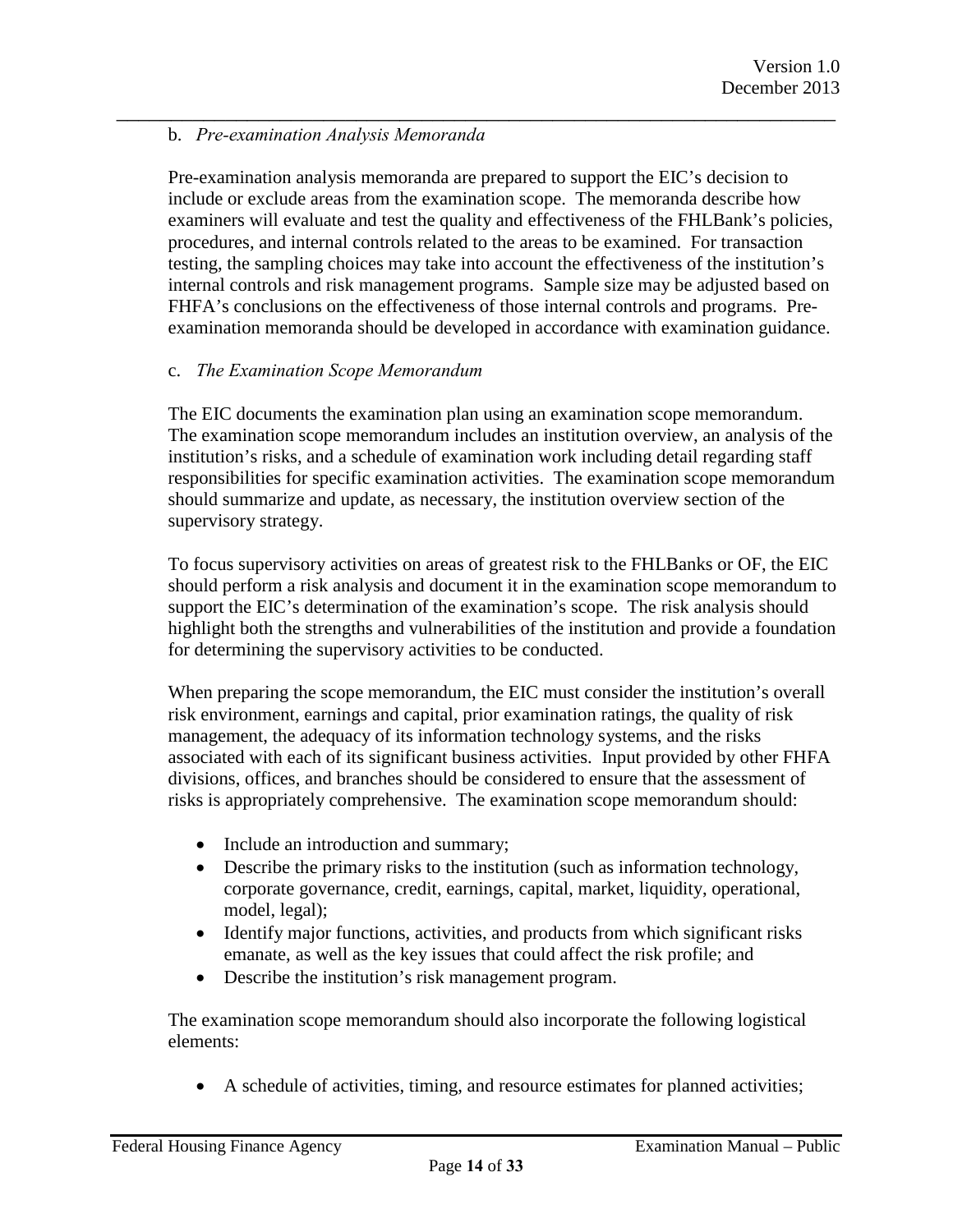• An identification of FHFA personnel conducting and participating in the supervisory activity; and

\_\_\_\_\_\_\_\_\_\_\_\_\_\_\_\_\_\_\_\_\_\_\_\_\_\_\_\_\_\_\_\_\_\_\_\_\_\_\_\_\_\_\_\_\_\_\_\_\_\_\_\_\_\_\_\_\_\_\_\_\_\_\_\_\_\_

• The need for special examiner skills and the extent of participation of individuals from specialty functions (for example, the FHLBank Risk Modeling Branch, the Office of Bank Analysis, the Office of the Chief Accountant, and the Office of Risk Analysis).

#### d. *Annual Examination Cycle*

The EIC has primary responsibility for supervising examination planning activities, and for making periodic updates to the supervisory strategy and the examination scope. The planning process will typically begin several weeks prior to scheduled commencement of the examination. Prior to the beginning of on-site work, the EIC submits a letter to the FHLBank, known as an alert letter. The alert letter notifies the FHLBank of the upcoming examination and requests relevant documents and information and the completion of several questionnaires. The examination team and specialists from other DBR and FHFA offices analyze the documents and information provided by the FHLBank in response to the alert letter. The examination team then prepares the preexamination memoranda, and the EIC completes the examination scope memorandum.

#### <span id="page-14-0"></span>3. *Examination Execution—General*

#### a. *Examination Activities*

Examiners conduct their work under the supervision of the EIC in accordance with the workprograms contained in applicable examination guidance in order to assess the level of risk and quality of risk management for the area under examination. Examiners support their conclusions with independent analysis of FHLBank information, data, documents, and other materials. Examiners must document their analysis, findings, and conclusions in the applicable workprogram. Appendix A of this Manual contains a table of authorized work product and workpaper forms available to examiners.

#### b. *On-Site Visitations*

The EIC and other DBR examination personnel conduct on-site visitations to meet with executive management and FHLBank personnel and review, for example, the FHLBank's financial performance, emerging issues and strategies, and the status of corrective actions to resolve examination findings. The on-site visitation is an important step in the supervisory process. These visits enable the EIC and DBR examination staff to monitor developments at the FHLBank and develop information that may be used to amend the supervisory strategy, and check progress on the remediation of examination findings.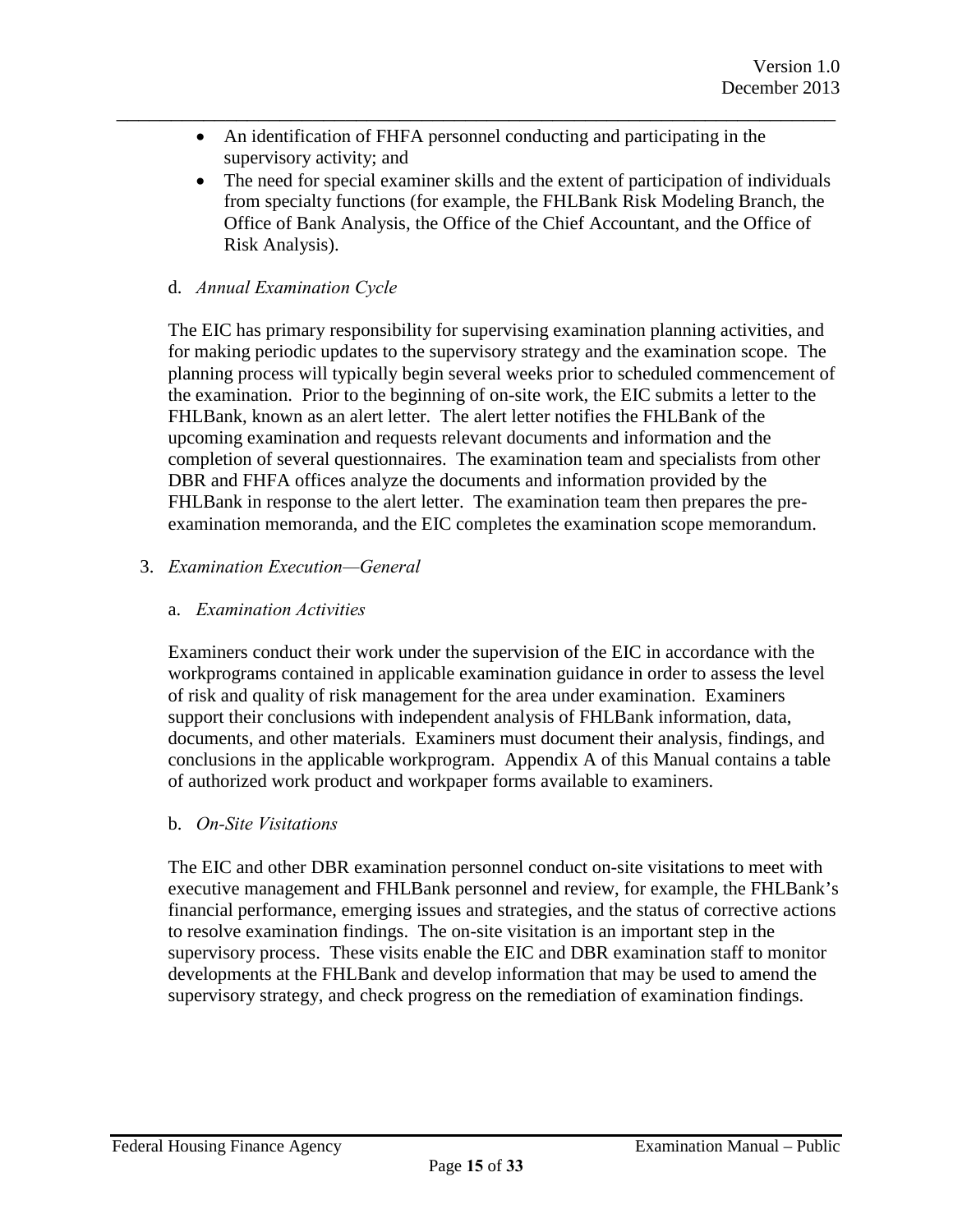#### c. *Findings Memoranda*

Examiners document examination findings in memoranda that describe the nature of the finding, the basis and analysis supporting the finding, any recommended remediation efforts, and discussions of the finding with the institution's management. The findings memoranda should be succinct and contain only the information needed to explain the underlying deficiency. When developing examination findings, the examiner should review and follow FHFA Advisory Bulletin 2012-01 (*Categories for Examination Findings*). As noted in the *Examination Findings* section of this Manual, Advisory [Bulletin 2012-01 provides detailed instruction on examination findings, including](http://www.fhfa.gov/SupervisionRegulation/AdvisoryBulletins/Pages/AB-2012-01-CATEGORIES-FOR-EXAMINATION-FINDINGS.aspx)  definitions, remediation requirements, and follow-up activities.

\_\_\_\_\_\_\_\_\_\_\_\_\_\_\_\_\_\_\_\_\_\_\_\_\_\_\_\_\_\_\_\_\_\_\_\_\_\_\_\_\_\_\_\_\_\_\_\_\_\_\_\_\_\_\_\_\_\_\_\_\_\_\_\_\_\_

#### d. *Conclusions Memoranda*

There must be a conclusion memorandum for the composite rating and for each of the individual component ratings. The conclusion memorandum documents the analysis used to arrive at the recommended rating, and should clearly convey matters of import, both positive and negative, with respect to the condition and practices of the FHLBank and how those considerations were factored into the recommended rating. The analysis and recommended ratings should be based on the guidance provided in the CAMELSO examination rating system and describe the evaluative factors used to develop the ratings recommendation.

#### e. *Report of Examination*

The FHFA issues a report of examination (ROE), signed by the EIC, to the FHLBank's board of directors for each annual examination. The ROE communicates substantive examination conclusions, findings (when applicable), and the composite and component ratings. The ROE must also contain analysis that supports the conclusions, findings, and ratings. The board of directors is expected to provide FHFA a written response to the ROE acknowledging their review of the ROE and affirming that corrective action will be taken to resolve FHFA's supervisory concerns. The board of directors is ultimately responsible for ensuring that the conditions and practices that gave rise to the examination findings are addressed in a timely manner.

#### <span id="page-15-0"></span>**D. DIVISION OF ENTERPRISE REGULATION EXAMINATION PROCESS**

#### <span id="page-15-1"></span>1. *Introduction*

The Division of Enterprise Regulation's (DER) examinations of Fannie Mae and Freddie Mac (the Enterprises) are risk-based and rely on an understanding of the Enterprise, risk assessments, the development of a supervisory strategy and supervisory plan, and examination procedures tailored to the Enterprise's risk profile. FHFA's supervisory program emphasizes that each Enterprise's board of directors and management are the principal source for detecting and deterring unsafe and unsound practices through adequate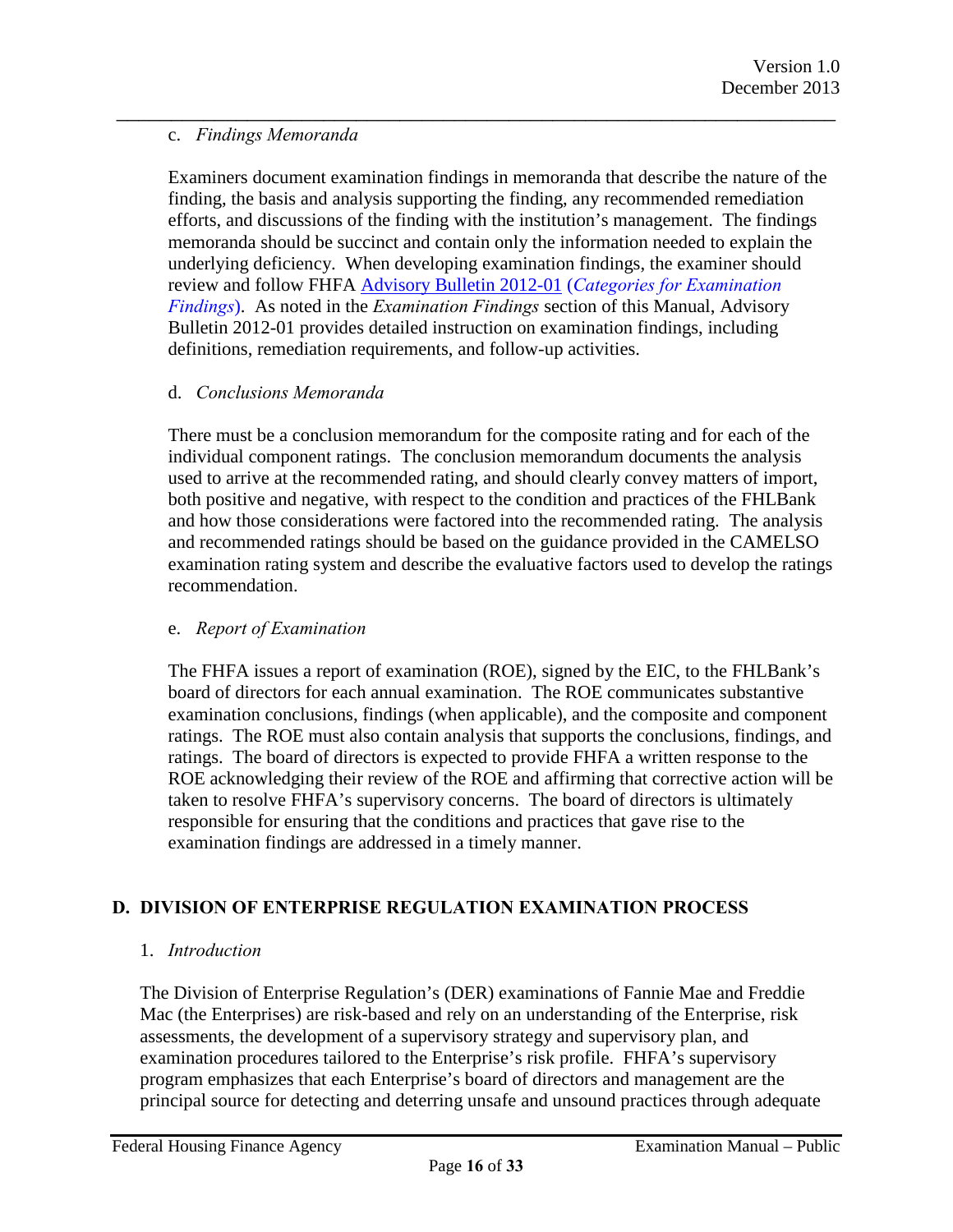internal controls and operating procedures.

DER supervisory activities include an annual examination, which consists of ongoing monitoring and targeted examinations conducted in accordance with a supervisory plan prepared by the EIC and approved by the DER Deputy Director. The supervisory plan implements a supervisory strategy that is based on a risk assessment. DER relies on these activities and related analyses to reach conclusions on the adequacy of the Enterprises' risk management policies, procedures, compliance, and internal control systems. FHFA issues an annual report of examination, signed by the EIC, to each Enterprise's board of directors that communicates supervisory concerns and contains examination ratings that reflect FHFA's view of the Enterprise's financial safety and soundness and risk management practices.

\_\_\_\_\_\_\_\_\_\_\_\_\_\_\_\_\_\_\_\_\_\_\_\_\_\_\_\_\_\_\_\_\_\_\_\_\_\_\_\_\_\_\_\_\_\_\_\_\_\_\_\_\_\_\_\_\_\_\_\_\_\_\_\_\_\_

#### <span id="page-16-0"></span>2. *The Conservatorships*

FHFA placed Fannie Mae and Freddie Mac in conservatorship in September 2008, due to inadequate capital levels and pervasive weaknesses that created an unsafe and unsound condition. FHFA, as conservator (the Conservator), succeeded to all rights, titles, powers, and privileges of the companies and of any shareholder, officer, or director of the companies with respect to the companies and their assets; and succeeded to the title to the books, records, and assets of any other legal custodian of the companies. The Conservator also exercises authority over the appointment of directors and the chief executive officers; compensation practices; strategic planning; and corporate objectives and initiatives. The Conservator delegated to the boards of directors and management the authority to conduct day-to-day operations, subject to the direction of the Conservator, and they are responsible for maintaining appropriate controls and risk management practices.

Although the Conservator plays a significant role in determining the strategic direction of the Enterprises and in many other aspects of the Enterprises' activities, DER's supervisory activities, including examination conclusions and ratings, are independent of the two conservatorships.

#### <span id="page-16-1"></span>3. *Examination Basics*

The EIC is the central point of contact for communication between DER and the Enterprise and is responsible for the planning, execution, and documentation of each annual examination. The EIC is responsible for monitoring the Enterprise and apprising DER senior management of developments that have a bearing on supervisory matters. Although the EIC may receive input and work product from a variety of FHFA personnel during the course of the examination cycle, the EIC must ensure that the activities that comprise the examination are consistent with FHFA examination standards and support examination conclusions, findings (where applicable), and examination ratings. The remainder of this section describes the activities and corresponding documentation requirements that comprise the annual examination.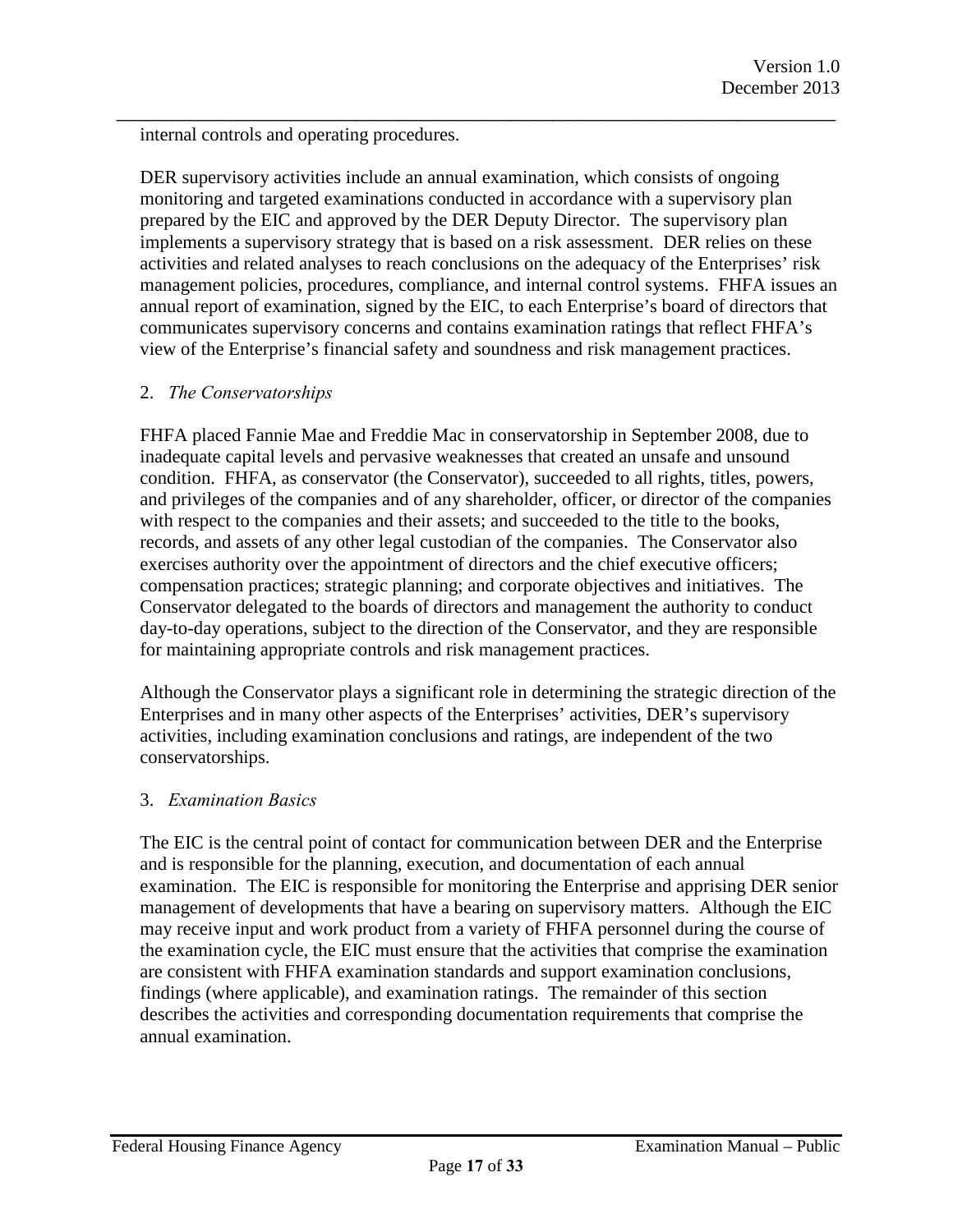#### a. *The Supervisory Strategy*

The supervisory strategy forms a bridge between the risk assessment, which identifies significant risks and supervisory concerns, and the supervisory activities to be conducted.

\_\_\_\_\_\_\_\_\_\_\_\_\_\_\_\_\_\_\_\_\_\_\_\_\_\_\_\_\_\_\_\_\_\_\_\_\_\_\_\_\_\_\_\_\_\_\_\_\_\_\_\_\_\_\_\_\_\_\_\_\_\_\_\_\_\_

#### i. *Preparing the Supervisory Strategy*

A comprehensive supervisory strategy for each Enterprise must be developed annually. The supervisory strategy identifies the supervisory objectives and priorities for the next year. The supervision strategy should demonstrate that both the supervisory concerns identified through the risk assessment and the deficiencies noted in the previous examination are being or will be addressed. The supervisory strategy provides specifics as to how the strategy will be addressed in the coming year. Consideration should be given to:

- Prioritizing supervisory resources on areas of higher risk;
- Determining compliance with, or potential for, supervisory action;
- Balancing mandated requirements with the objectives of the strategy;
- Providing general logistical information (for example, a timetable of supervisory activities, the participants, and expected resource requirements); and
- Assessing the extent to which internal and external audit, compliance, and other risk management systems will be tested and relied upon.

Generally, the planning horizon to be covered by the supervisory strategy should be 18 months. The overall supervisory objectives for the coming examination cycle need to be outlined by early fourth quarter. The supervisory strategy should be finalized by the end of the year for execution in the following year. Input provided by other FHFA divisions, offices, and branches should be considered to ensure that the risk assessment is appropriately comprehensive. When completed, the supervisory strategy must be maintained in the FHFA electronic recordkeeping system.

#### b. *The Business Profile*

A current business profile should be developed for each Enterprise. The business profile should contain a concise executive summary that (1) demonstrates an understanding of the Enterprise's present condition and its current and prospective risk profile, and (2) highlights key emerging issues, changes in business activities, and past examination findings. Business profiles may address specific lines of business to provide additional detail. When appropriate to aid in understanding the Enterprise's activities, business profiles may describe the Enterprise's statutory mission, permissible activities, and restrictions on business practices, including provisions in the Enterprises' respective charters, Conservator orders and directives, the Senior Preferred Stock Purchase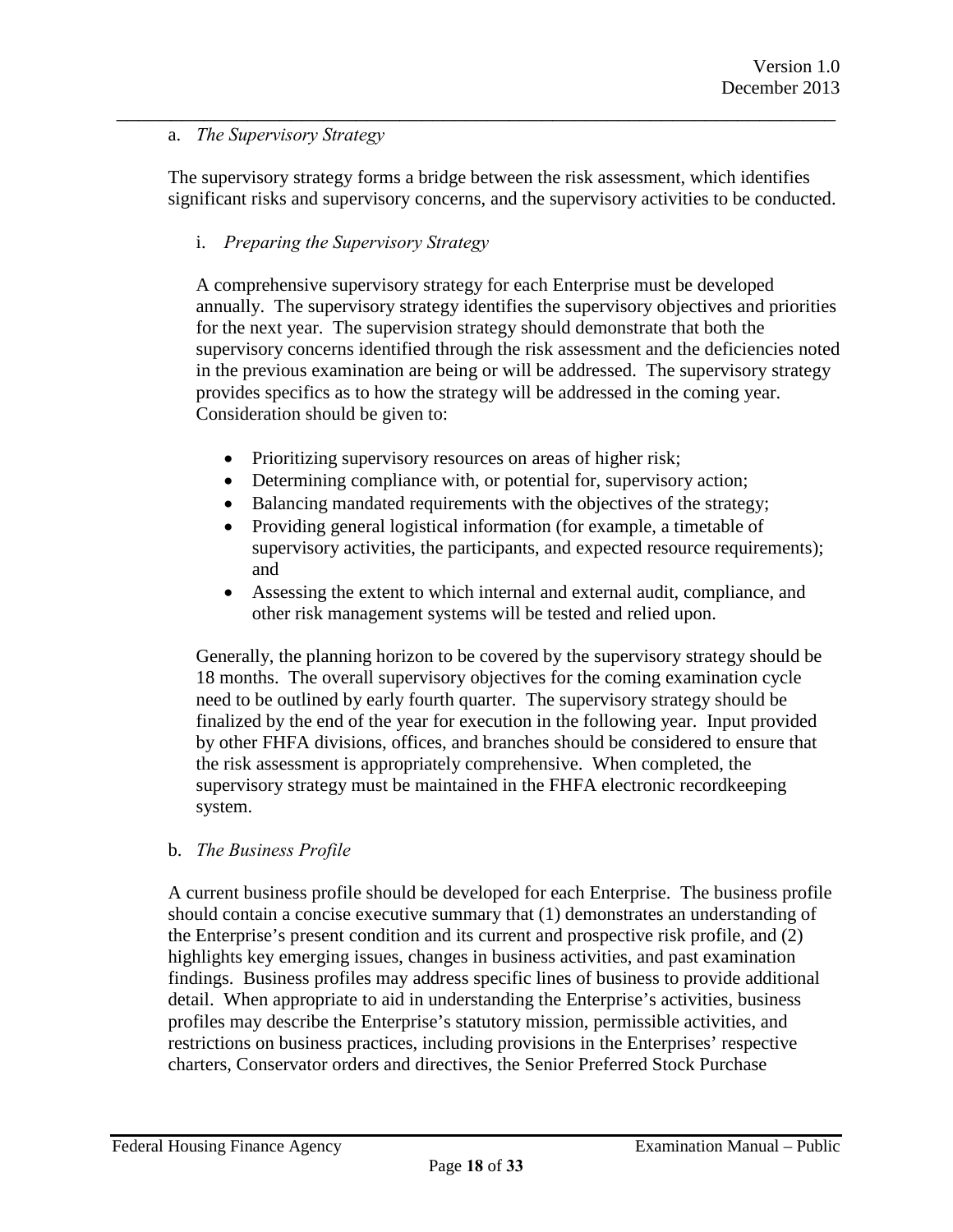Agreements, and FHFA regulations. General types of information that may be valuable to present in the business profile include:

\_\_\_\_\_\_\_\_\_\_\_\_\_\_\_\_\_\_\_\_\_\_\_\_\_\_\_\_\_\_\_\_\_\_\_\_\_\_\_\_\_\_\_\_\_\_\_\_\_\_\_\_\_\_\_\_\_\_\_\_\_\_\_\_\_\_

- A description of the Enterprise's organizational structure;
- A summary of the Enterprise's business strategies and changes in key business lines; corporate goals and objectives, including those established by the Conservator through a Conservator Scorecard or other means; and high-priority initiatives;
- Key issues for the Enterprise, either from external or internal factors;
- An overview of management;
- A summary of the Enterprise's financial condition and trends; and
- A description of the internal and external audit functions.

#### c. *Risk Assessment*

To focus supervisory activities on areas of greatest risk to the Enterprises, the EIC should perform a risk assessment. The risk assessment highlights both the strengths and vulnerabilities of an Enterprise and provides a foundation for preparing the supervisory strategy and determining the supervisory activities to be conducted. When preparing the risk assessment, consideration must be given to the Enterprise's overall risk environment, the reliability of its internal risk management and controls, the adequacy of its information technology systems, and the risks associated with each of its significant business activities (for example, single-family, multifamily, and capital markets).

The starting point in the risk assessment process is an evaluation of the Enterprise's risk tolerance and of FHFA's evaluation of, and supervisory conclusions regarding, the Enterprise's strengths and weaknesses. This evaluation should be based on discussions with management as appropriate, and a review of the Enterprise's strategic plan, corporate objectives, and the Enterprise's key internal scorecards and measures of performance.

#### i. *Preparing the Risk Assessment*

A written risk assessment is used as an internal supervisory planning tool. The goal is to develop a document that presents a comprehensive view of the Enterprise, identifying areas of supervisory concern, and serving as a platform for developing the supervisory strategy and identifying areas for targeted examinations and ongoing monitoring. The risk assessment reflects the dynamics of the Enterprise; therefore, it should consider the Enterprise's evolving business strategies and be amended as significant changes to the risk profile occur. Input provided by other FHFA divisions, offices, and branches should be considered to ensure that the risk assessment is appropriately comprehensive. The risk assessment should:

- Include an executive summary;
- Describe the types of risk (credit, market, liquidity, reputational, operational,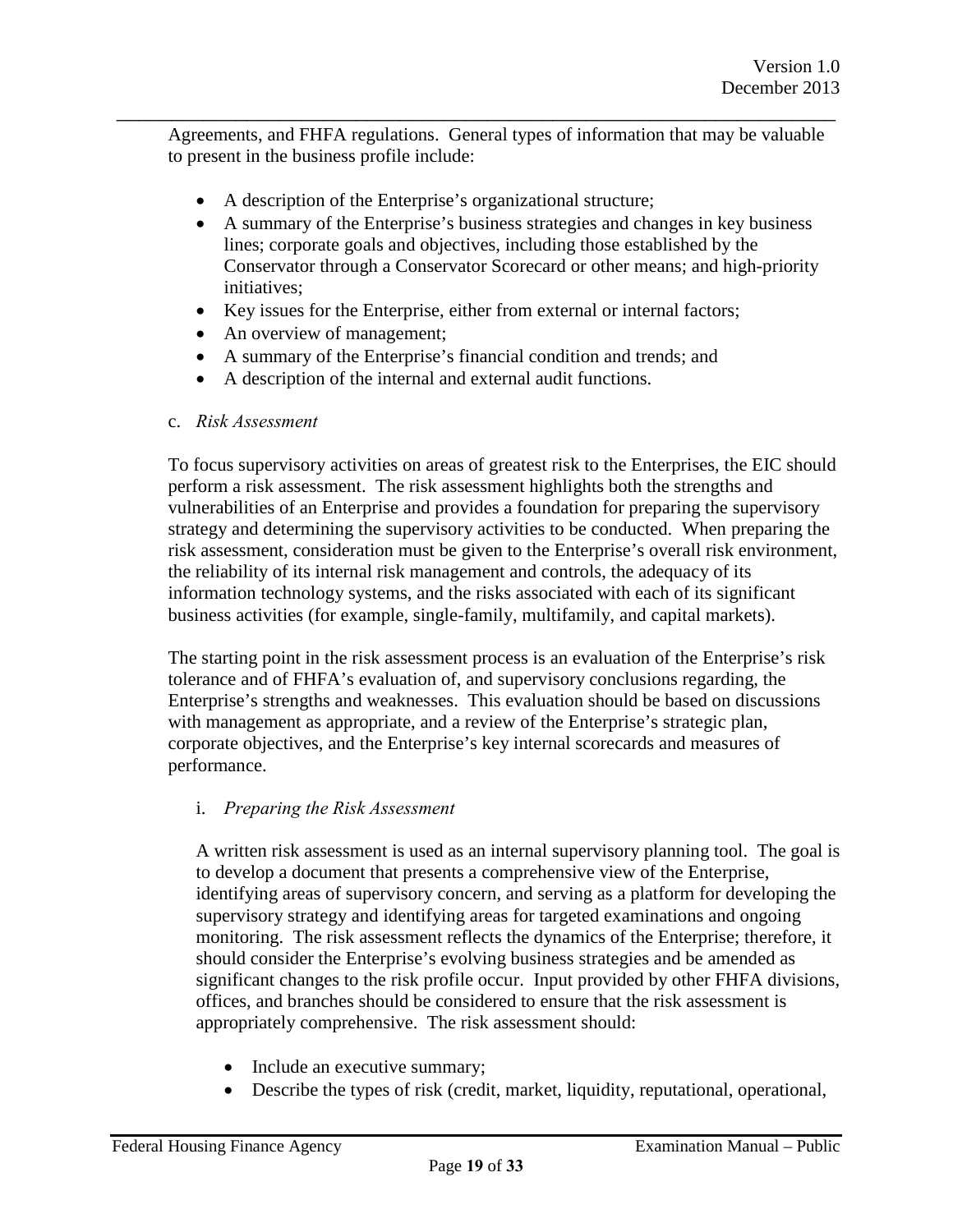model, legal) and their level (high, moderate, low) and direction (increasing, stable, decreasing);

- Identify all major functions, business lines, activities, and products from which significant risks emanate, as well as the key issues that could affect the risk profile; and
- Describe the Enterprise's risk management systems.

\_\_\_\_\_\_\_\_\_\_\_\_\_\_\_\_\_\_\_\_\_\_\_\_\_\_\_\_\_\_\_\_\_\_\_\_\_\_\_\_\_\_\_\_\_\_\_\_\_\_\_\_\_\_\_\_\_\_\_\_\_\_\_\_\_\_

The Enterprises' internal risk assessments performed by internal auditors, external auditors, and business and support units should be considered, as should the Enterprise's ability to take on and manage risk prospectively. The EIC should attempt to identify the cause of unfavorable trends, not just report the symptoms. The risk assessment should reflect a thorough analysis that leads to conclusions about the Enterprise's risk profile, rather than just repeating facts.

d. *The Supervisory Plan*

The supervisory plan should provide a schedule of supervisory activities and aid in the communication of responsibilities for supervisory activities. The supervisory plan generally incorporates the following logistical elements:

- A schedule of activities, period, and resource estimates for planned activities;
- An identification of staffing requirements for conducting and participating in the supervisory activity;
- The need, if any, for special examiner skills and the extent of participation of individuals from specialty functions (for example, the Enterprise Risk Modeling Branch, the Office of the Chief Accountant, and the Office of Risk Analysis); and
- The planned product for communicating or documenting findings (indicate the expected work product).

#### e. *Examination Procedures*

After the areas to be reviewed have been identified in the supervisory strategy and supervisory plan, the procedures document should be prepared that reflect the specific objectives for the scheduled activity and identify the level of transaction testing to be completed. Procedures should be developed in accordance with examination modules, supplemental guidance, and divisional operating procedures. Examiners should include in the examination procedures:

- A statement of the objectives of the supervisory activity that reflects the scope of the activity;
- An overview of the activities and risks to be evaluated; and
- A description of the procedures to be performed, including the sampling methodology to be used and the expected level of transaction testing.

Examination procedures should be tailored to the practices of each Enterprise and should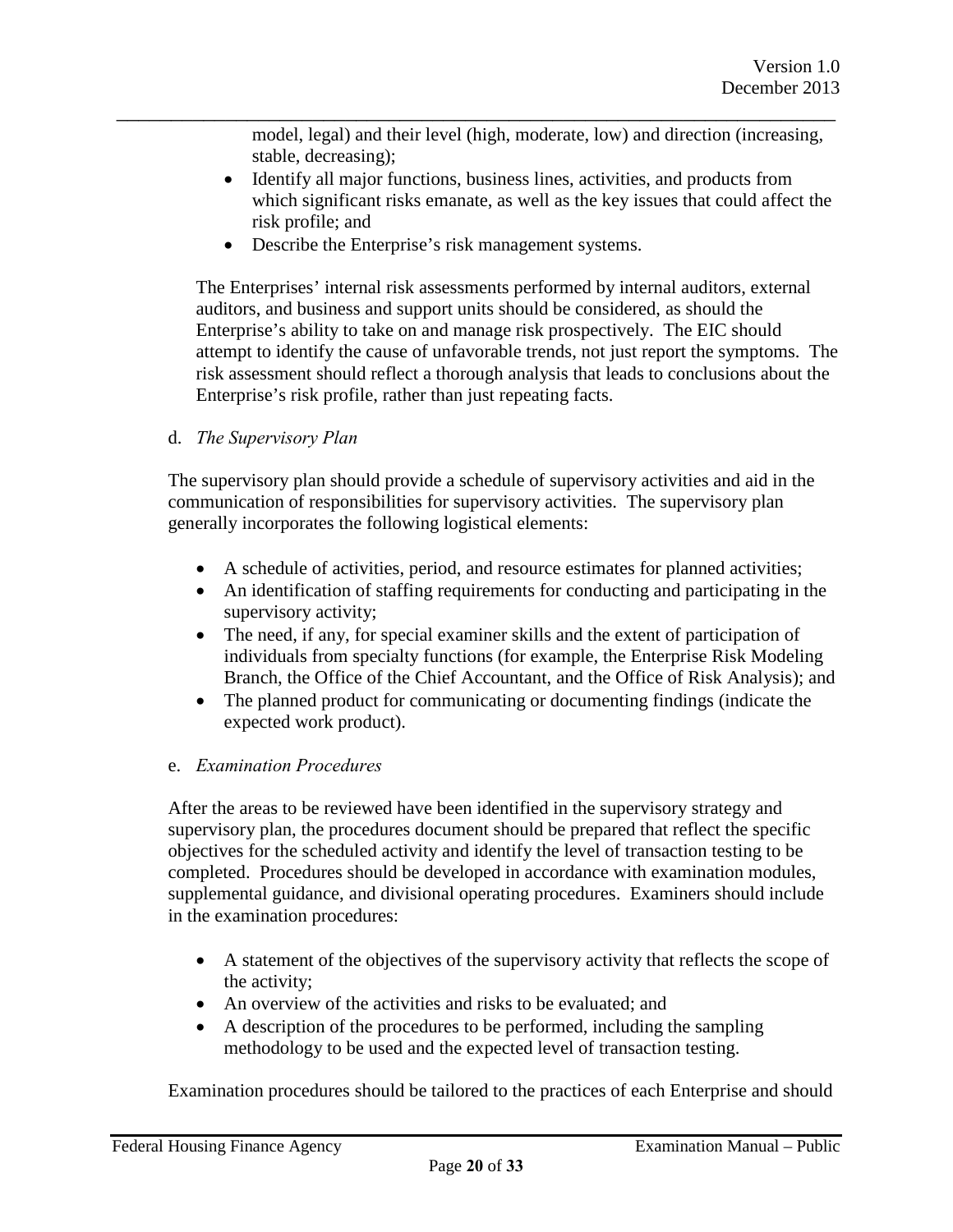\_\_\_\_\_\_\_\_\_\_\_\_\_\_\_\_\_\_\_\_\_\_\_\_\_\_\_\_\_\_\_\_\_\_\_\_\_\_\_\_\_\_\_\_\_\_\_\_\_\_\_\_\_\_\_\_\_\_\_\_\_\_\_\_\_\_ focus on developing appropriate documentation to adequately assess management's ability to identify, measure, monitor, and control risks. Procedures should generally comport with the worksteps and workprograms found in applicable FHFA examination modules and supplemental guidance. They should be completed to the degree necessary to determine whether the Enterprise's management understands and adequately controls the levels and types of risks that are assumed. For transaction testing, sampling choices may take into account the effectiveness of the Enterprise's internal controls and risk management programs. Sample size may be adjusted based on FHFA's conclusions on the effectiveness of those controls and programs.

#### f. *Annual Supervisory Planning Cycle*

The EIC is primarily responsible for overseeing supervisory planning activities, including the preparation of the supervisory strategy, the business profile, the risk assessment, and the supervisory plan. Supervisory planning will typically take place early in the fourth quarter. The supervisory strategy and accompanying documents should be finalized by the end of the year for execution in the following year. Division operating procedures may provide additional instruction regarding the planning cycle, required documentation, and schedules.

#### <span id="page-20-0"></span>4. *Examination Execution—General*

#### a. *Ongoing Monitoring*

DER's supervisory program emphasizes ongoing monitoring, which allows for timely adjustments to the supervisory plan as conditions change within the Enterprise and the mortgage industry. The purpose of ongoing monitoring is to analyze real-time information and to use those analyses to identify Enterprise practices and changes in an Enterprise's risk profile that may warrant supervisory attention. This approach allows staff to monitor and evaluate the Enterprise's operations and assess risk management. Onsite examiners engage frequently with management by holding periodic meetings to discuss relevant issues and developments and by reviewing key board and management reports. Ongoing monitoring is also used to determine the status of the Enterprise's compliance with supervisory guidance, MRAs, and conservatorship directives, and may result in targeted examinations. The results of ongoing monitoring will be taken into account when determining an Enterprise's composite and component ratings.

Examiners performing ongoing monitoring must document their activities, findings, and conclusions using the appropriate form of documentation (for example, procedures documents, meeting notes, report notes, and summary analysis memoranda). The guiding principle is that the results of these activities must be reflected in a workproduct—or workproducts—in a manner that provides the EIC with the basis to take action of some kind. Appendix A of this Manual contains a table of authorized workpaper forms available to examiners. Division operating procedures may provide additional instruction regarding ongoing monitoring and required documentation.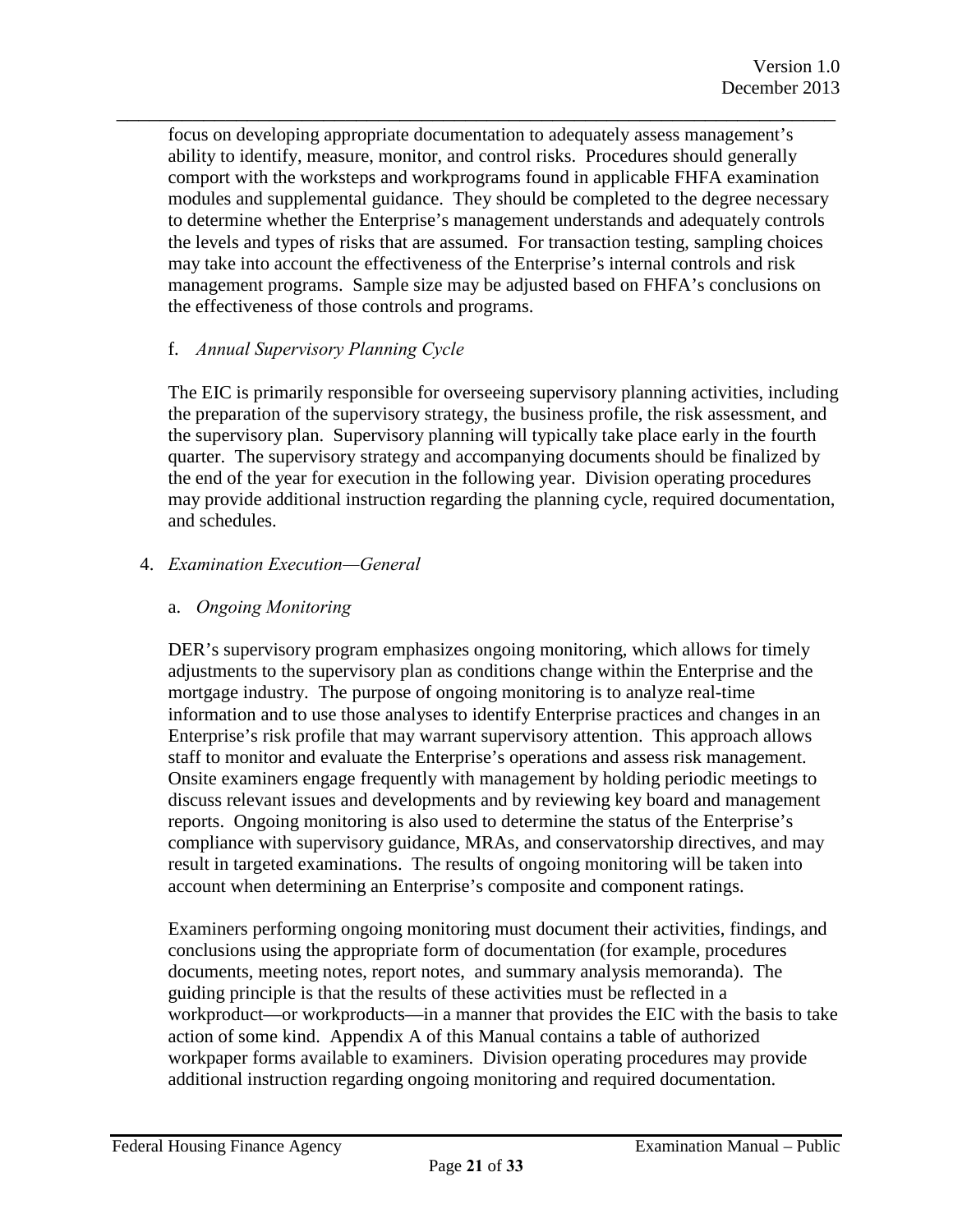#### b. *Targeted Examinations*

Targeted examinations are a critical component of supervision and will be undertaken, as needed, based on risk. The purpose of targeted examinations is to allow for a deep or comprehensive assessment of the area under review. Targeted examinations will be conducted in a manner consistent with examination workprograms and will be documented using the appropriate forms of examination documentation.

\_\_\_\_\_\_\_\_\_\_\_\_\_\_\_\_\_\_\_\_\_\_\_\_\_\_\_\_\_\_\_\_\_\_\_\_\_\_\_\_\_\_\_\_\_\_\_\_\_\_\_\_\_\_\_\_\_\_\_\_\_\_\_\_\_\_

The EIC initiates each targeted examination by sending a request letter to the Enterprise. The request letter describes the purpose and scope of the targeted examination and includes a preliminary document request. The request letter also includes request(s) for meetings with Enterprise management. The EIC and examiners will coordinate requests for additional meetings and documents with Enterprise personnel.

#### c. *Performing and Documenting Examination Activities*

Examiners conduct their work in accordance with the workprograms contained in the applicable examination modules. They complete the workprograms and corresponding procedures documents in order to assess the level of risk and quality of risk management for the area under examination. Workprograms must be adapted to the scope and objectives of the examination activity, and the examination procedures must reflect the scope and objectives of the activity. Examiners support their conclusions through testing and independent analysis of Enterprise information, data, documents, and other materials obtained from management or other sources. Examiners must document their analysis, conclusions, and findings in analysis memoranda or other workproducts. Final workproducts must be maintained in the appropriate examination folder in the FHFA electronic recordkeeping system.

#### d. *Conclusion and Supervisory Letters*

Conclusion letters formally communicate final conclusions of targeted examination activities and, when applicable, examination findings to the Enterprise. All targeted examinations result in the issuance of a conclusion letter. Supervisory letters communicate findings that were identified through ongoing monitoring activities. The EIC signs the conclusion or supervisory letter and issues the letter in a timely manner after the completion of the examination work, and, if selected for a quality control review, after the review is completed as provided in Supervision Directive 2013-01 (*Quality Control Program for Examinations Conducted by the Division of Bank Regulation and the Division of Enterprise Regulation*). The conclusion letter describes the examination scope and objectives, and conclusions and findings that require remediation with sufficient detail to enable management or the board of directors to prepare a remediation plan and correct the problem. Similarly, the supervisory letter describes the ongoing examination activity and examination findings with sufficient detail for management or the board of directors. As noted in the *Examination Findings* section of this Manual, FHFA Advisory Bulletin 2012-01 (*Categories for Examination Findings*[\) provides detailed instruction on examination findings, including definitions,](http://www.int.fhfa.gov/SupervisionRegulation/AdvisoryBulletins/Pages/AB-2012-01-CATEGORIES-FOR-EXAMINATION-FINDINGS.aspx)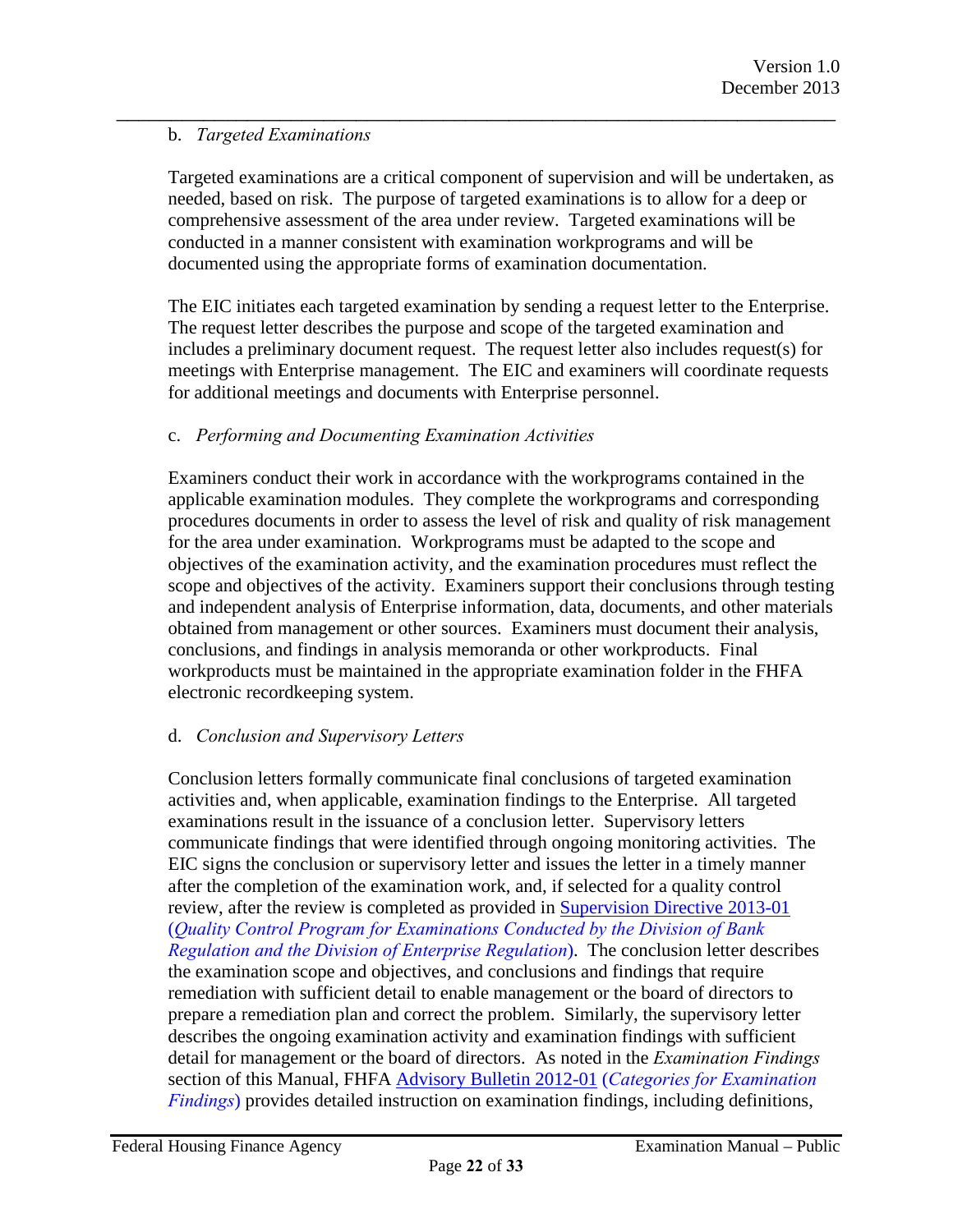remediation requirements, and follow-up activities.

#### e. *Report of Examination*

The FHFA issues a ROE, signed by the EIC, to the Enterprise's board of directors for each annual examination. The ROE communicates substantive examination conclusions, findings (when applicable), and the composite and component ratings. The ROE must also contain analysis that supports the conclusions, findings, and ratings. The Enterprise's board of directors is expected to provide FHFA a written response to the ROE acknowledging their review of the ROE and affirming that corrective action is being taken, or will be taken, to resolve supervisory concerns. The board of directors is ultimately responsible for ensuring that the conditions and practices that gave rise to examination findings are corrected in a timely manner.

\_\_\_\_\_\_\_\_\_\_\_\_\_\_\_\_\_\_\_\_\_\_\_\_\_\_\_\_\_\_\_\_\_\_\_\_\_\_\_\_\_\_\_\_\_\_\_\_\_\_\_\_\_\_\_\_\_\_\_\_\_\_\_\_\_\_

#### <span id="page-22-0"></span>**E. THE REGULATED ENTITIES**

#### <span id="page-22-1"></span>1. *The Federal Home Loan Banks and Office of Finance*

#### a. *Overview*

The Federal Home Loan Bank Act of 1932 (the Bank Act) created the FHLBank System (the System) as a government-sponsored enterprise to support mortgage lending and related community investment. The System is composed of 12 FHLBanks and the System's fiscal agent, the Office of Finance. Each FHLBank is a separately chartered entity with its own board of directors, management, and employees; and is a cooperative owned by member institutions located within a defined geographic district. All members are required to purchase capital stock in the FHLBank as a condition of membership.

The primary business of the FHLBanks is to provide liquidity for their members, primarily in the form of collateralized loans known as advances. FHLBanks can also participate in programs that enable members to sell mortgage loans to an FHLBank called Acquired Member Assets (AMA) programs. FHLBanks provide other services to members, including safekeeping, wire transfers, and depository and settlement services. In addition, all FHLBanks are required by statute to establish Affordable Housing Programs.

#### b. *Boards of Directors*

An FHLBank board of directors must consist of at least 13 directors, each of whom is elected for a four-year term unless otherwise adjusted by the Director of FHFA. Terms are staggered so that approximately one-fourth of the directors' terms expire each year with directors serving no more than three consecutive full terms.

There are two categories of directors: (1) member directors, who are required to be directors or executive officers of a member institution; and (2) non-member independent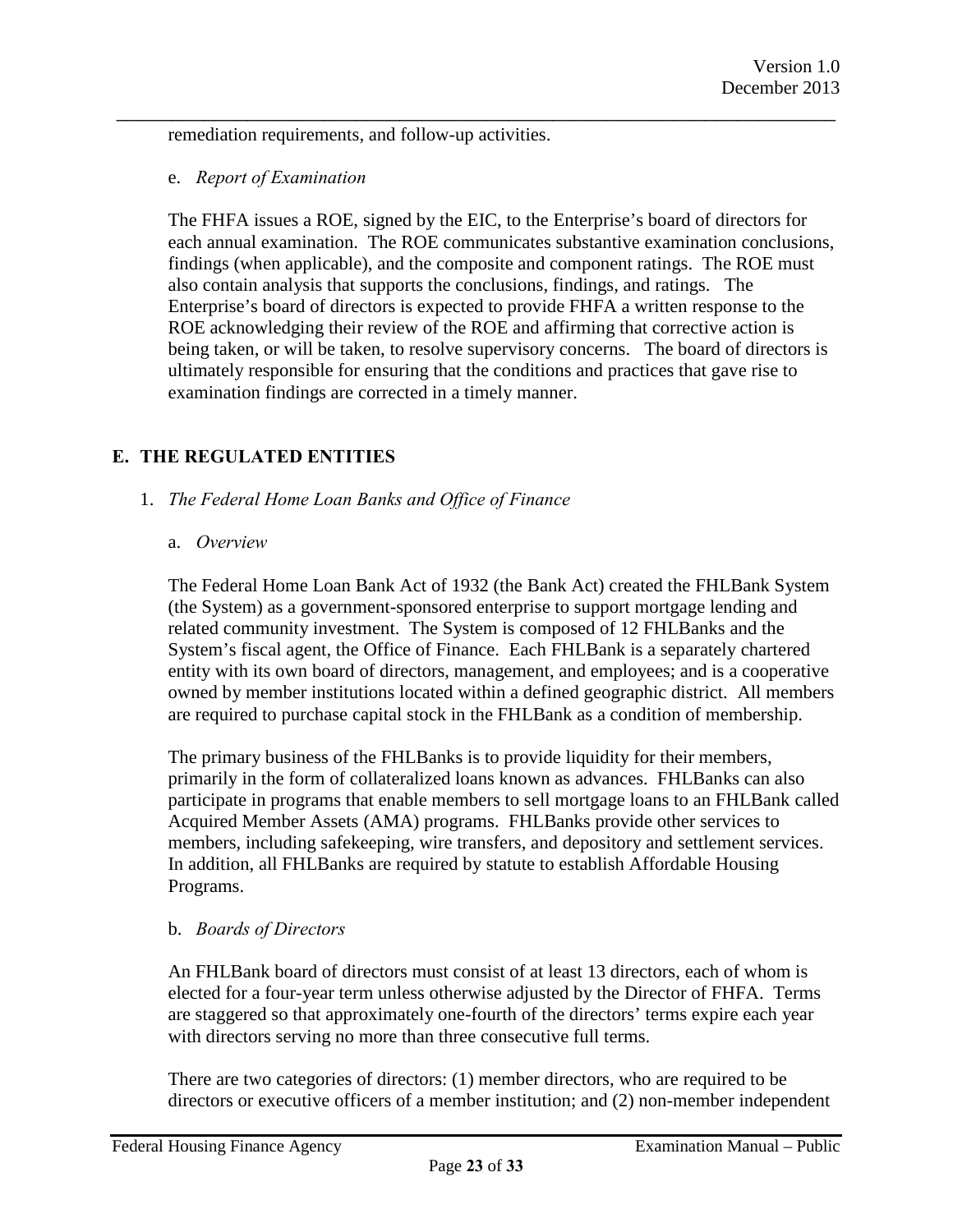\_\_\_\_\_\_\_\_\_\_\_\_\_\_\_\_\_\_\_\_\_\_\_\_\_\_\_\_\_\_\_\_\_\_\_\_\_\_\_\_\_\_\_\_\_\_\_\_\_\_\_\_\_\_\_\_\_\_\_\_\_\_\_\_\_\_ directors. Both types of directorships are filled by a vote of the members. According to the Bank Act, member directorships must always make up a majority of the board of directors' seats, and the independent directorships must comprise at least forty percent of the entire board of directors. In addition, two of the independent directors must be public interest directors who have more than four years of experience in representing consumer or community interests in banking services, credit needs, housing, or consumer financial protections. No individual who is employed as part of an FHLBank's management may serve as a director of that FHLBank.

The Office of Finance's board of directors consists of seventeen members, including the twelve FHLBank presidents, *ex offico*, and five independent directors. Each independent director serves a five-year term, and terms are staggered so that no more than one independent director seat is vacant in any one year. The independent director is elected by majority vote, subject to the approval and non-objection of FHFA.

Additional information on this topic can be found in Section 7 of the Bank  $Act^2$  $Act^2$ , which [governs the qualifications and elections of directorships, and in the exa](http://www.fhfa.gov/SupervisionRegulation/Documents/Board_of_Directors_and_Senior_Management_Oversight_Module_Final_Version_1.0_508.pdf)mination module on Board of Directors and Senior Management Oversight.

#### c. *Membership*

All federally-insured depository institutions, insured credit unions, insurance companies, and community development financial institutions engaged in residential housing finance can apply for membership in the FHLBank in their district. Membership is voluntary for eligible institutions. Only members and non-member housing associates may access FHLBank credit and mortgage finance products. Members that withdraw from membership must wait at least five years after their membership was terminated and all of their capital stock was redeemed or repurchased before requesting readmission for membership in any FHLBank.

Eligible financial institutions may be a member of one FHLBank only, and generally may purchase capital stock only in the FHLBank whose district includes the state where the member's principal place of business is located. However, some holding companies may have more than one subsidiary, each of which may be a member of the same or a different FHLBank than the other affiliated member.

[Additional information on membership can be found in the ex](http://www.fhfa.gov/SupervisionRegulation/Documents/Federal_Home_Loan_Bank_Membership_Module_Final_Version_1.0_508.pdf)amination module on Federal Home Loan Bank Membership.

#### d. *Capital Structure*

Every member must purchase capital stock in an FHLBank to become a member (membership stock). Members may also be required to purchase additional capital stock in proportion to their activities with an FHLBank, such as borrowing activity (activity

<span id="page-23-0"></span> $2^2$  Section 7 of the Bank Act can be accessed on the FHFA intranet site under the drop down menu for Laws/Regs.  $\overline{a}$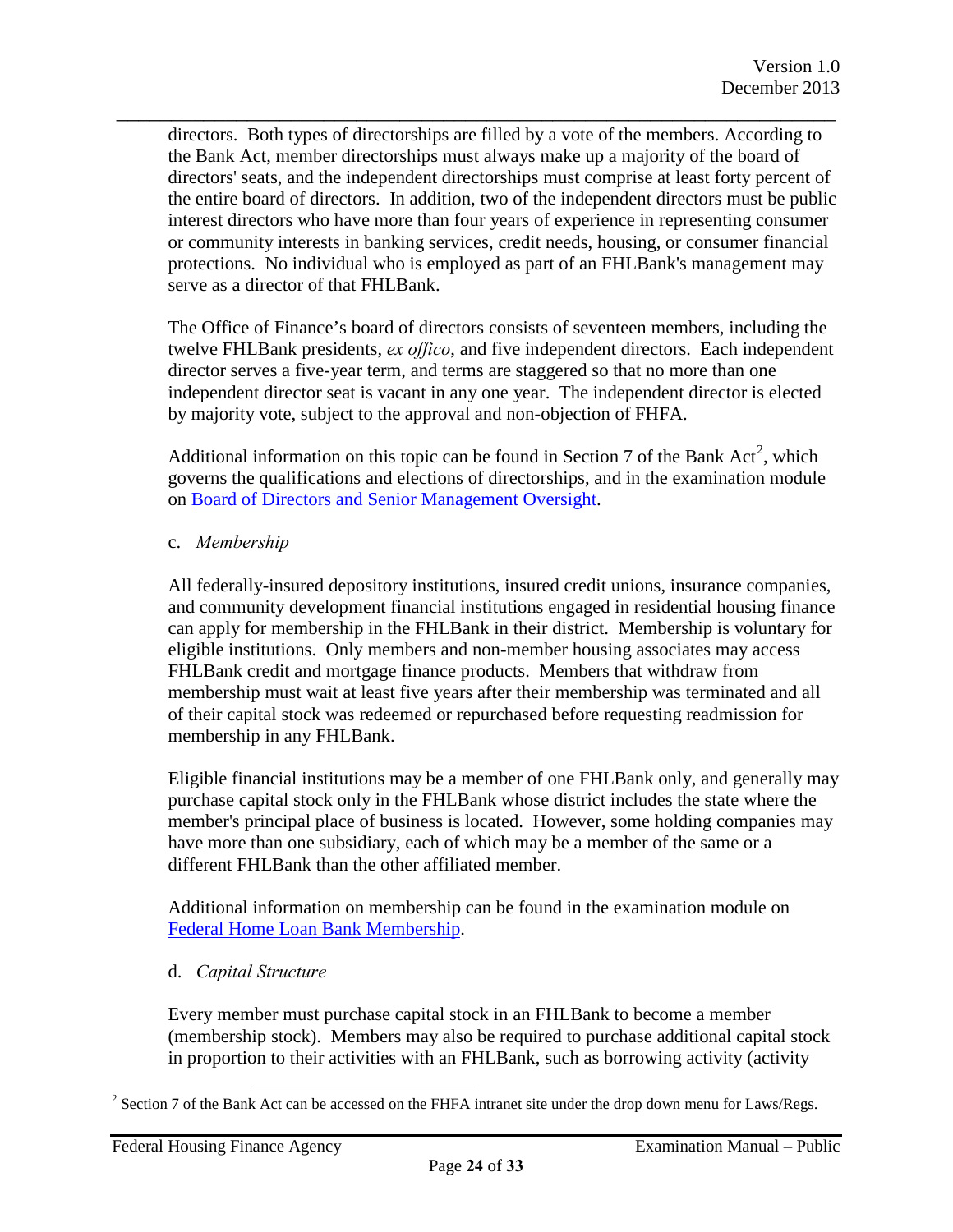stock). FHLBank stock is not publicly-traded. Members buy and sell capital stock at the par value of \$100 per share. There are two classes of stock – Class A with a six-month redemption period and Class B with a five-year redemption period. Excess stock is a member's capital stock investment in the FHLBank that exceeds the amount of stock it must hold to meet the FHLBank's membership and activity stock requirements. Some FHLBanks repurchase excess capital stock when a member's activity declines. For those FHLBanks, capital tends to expand and contract with the size of the FHLBank's balance sheet.

\_\_\_\_\_\_\_\_\_\_\_\_\_\_\_\_\_\_\_\_\_\_\_\_\_\_\_\_\_\_\_\_\_\_\_\_\_\_\_\_\_\_\_\_\_\_\_\_\_\_\_\_\_\_\_\_\_\_\_\_\_\_\_\_\_\_

The FHLBank must hold regulatory capital (GAAP capital stock, retained earnings, and mandatorily redeemable capital stock) greater than three separate requirements: First, total capital must be at least 4 percent of assets. Second, permanent capital (Class B capital stock and retained earnings) when weighted by 1.5 must exceed 5 percent of assets. Third, permanent capital must exceed required total risk-based capital, which is the sum of credit risk, market risk, and operations risk capital requirements.

The level of retained earnings is critically important; it is the cushion to absorb losses in order to retain the par value of the capital stock. If losses exceed the level of retained earnings, the ability of the FHLBank to buy and sell stock at par may be impaired.

The FHFA determines each FHLBank's capital classification on at least a quarterly basis, as required by the Prompt Corrective Action regulation. If FHFA determines that an FHLBank is other than adequately capitalized, that FHLBank becomes subject to supervisory actions.

Additional information on capital can be found in the examination modul[e on Capital.](http://www.fhfa.gov/SupervisionRegulation/Documents/Capital-Module.pdf) 

e. *Funding* 

The primary source of funds for FHLBanks is the sale of their debt securities, known as consolidated obligations, in the U.S. and global capital markets. Consolidated obligations are the joint and several obligations of the FHLBanks, backed only by the financial resources of the 12 FHLBanks. No FHLBank issues bonds or discount notes in its own name; all bond and discount notes are issued in the name of all the FHLBanks. For most consolidated obligations, a single FHLBank receives all the proceeds and is thus the "primary obligor." In contrast, more than one FHLBank receives the proceeds of discount notes, global bond issues, and other large bond transactions. In addition to being liable for the portion of the consolidated obligations issued on its behalf, each FHLBank is jointly and severally liable with the other FHLBanks for the payment of principal and interest on the consolidated obligations of all FHLBanks. The Office of Finance issues and services all consolidated obligations.

Other sources of funds include member deposits and the issuance of capital stock.

Additional information on funding can be found in the examination modul[es on Liquidity](http://www.fhfa.gov/SupervisionRegulation/Documents/LiquidityModuleFinalVersion1_0-508.pdf) and t[he Office of Finance.](http://www.fhfa.gov/SupervisionRegulation/Documents/Office_of_Finance_Module_Final_Version_1.0_508.pdf)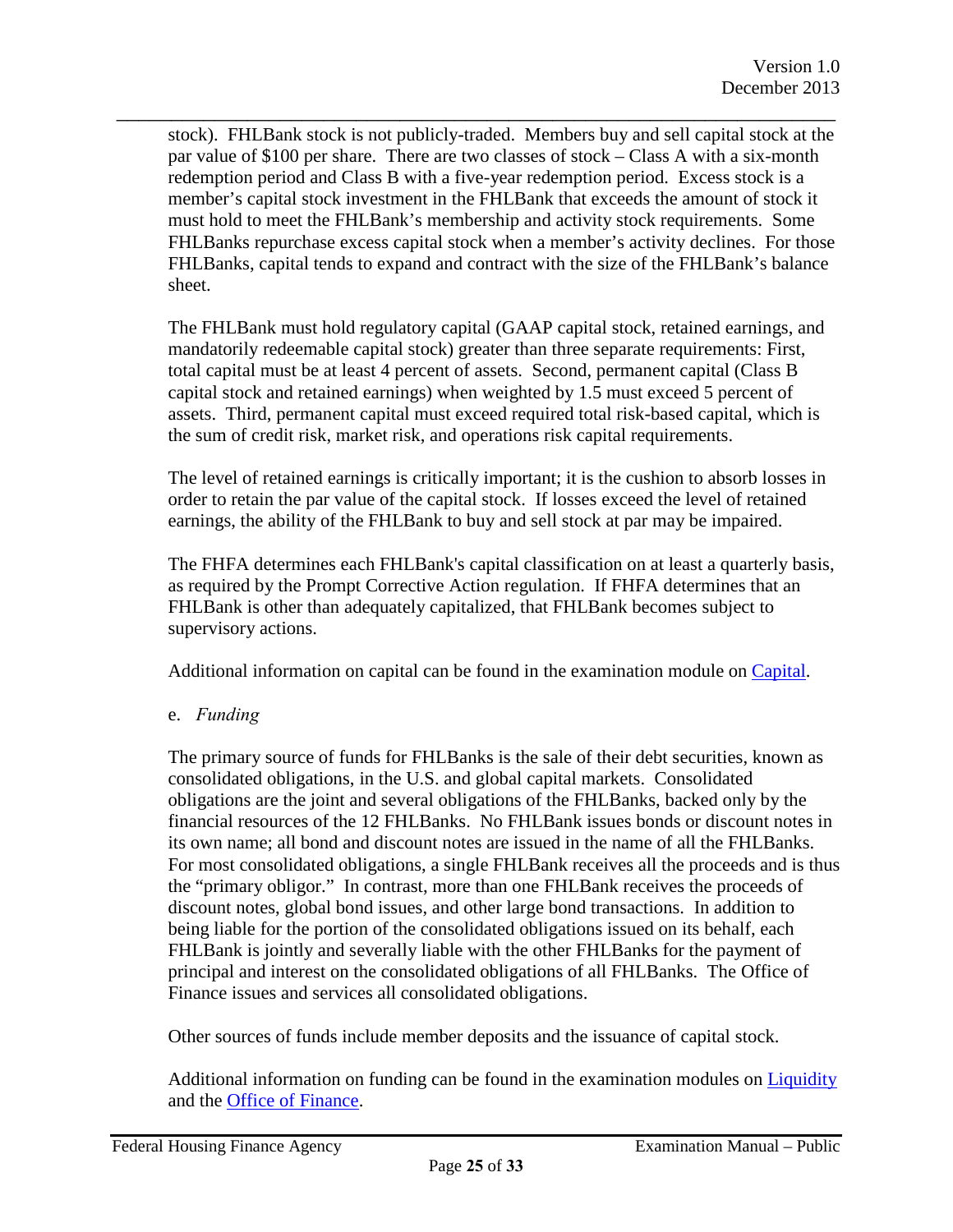#### f. *Business Activities*

#### i. *Advances and Standby Letters of Credit*

The FHLBanks provide liquidity to the housing finance market through advances, which are secured loans to members and non-member housing associates. Advances are the primary business of the FHLBanks. Advances are available as short- and long-term loans with adjustable-variable and fixed-rate features. The FHLBanks also provide standby letters of credit to their members and non-member housing associates, which guarantee payment between the member and a third party. Members and non-member housing associates are required to pledge collateral to secure their advances and standby letters of credit. The Bank Act requires FHLBanks to maintain a security interest in eligible collateral, which includes mortgage loans, U.S. Treasury and agency securities, mortgage-backed securities (MBS), cash, and certain other real estate-related collateral. The collateral protects the FHLBank's interest should the member or non-member housing associate default or fail. FHLBanks have a statutory lien priority with respect to certain member assets pledged as collateral under the Bank Act, as well as a claim on FHLBank capital stock held by members.

\_\_\_\_\_\_\_\_\_\_\_\_\_\_\_\_\_\_\_\_\_\_\_\_\_\_\_\_\_\_\_\_\_\_\_\_\_\_\_\_\_\_\_\_\_\_\_\_\_\_\_\_\_\_\_\_\_\_\_\_\_\_\_\_\_\_

Advances are subject to a prepayment fee if terminated prior to their stated maturity or outside of a predetermined call or put date. The fees charged are priced to make the FHLBanks financially indifferent to the prepayment of the advance.

Additional information on [this topic can be found in section 10](http://www.fhfa.gov/SupervisionRegulation/Documents/Advances-and-Collateral-Module_2014_revision.pdf) of the Bank Act and in the examination module on Advances and Collateral.

#### ii. *Acquired Member Assets (AMA)*

The FHLBanks are permitted to acquire certain assets from or through their members under the AMA programs. The intent of the programs is the purchase of singlefamily residential mortgages from the member institutions by the FHLBanks for purposes of investment. The criteria of the AMA programs may differ, but FHLBanks primarily invest in qualifying 15-year to 30-year conventional and government-guaranteed, fixed-rate mortgage loans and participations in pools of these mortgage loans, secured by one-to-four family residential properties.

Additio[nal information on the AMA program](http://www.fhfa.gov/SupervisionRegulation/Documents/Acquired-Member-Assets-Module-2014-revision.pdf)s can be found in the examination module on Acquired Member Assets.

#### iii. *Investments*

FHLBanks maintain investment portfolios for earnings and liquidity purposes. Shortterm investment portfolios provide funds to meet members' borrowing needs and satisfy FHLBank liquidity requirements. Short-term investments may include, but are not limited to, interest-bearing deposits, Federal funds sold, securities purchased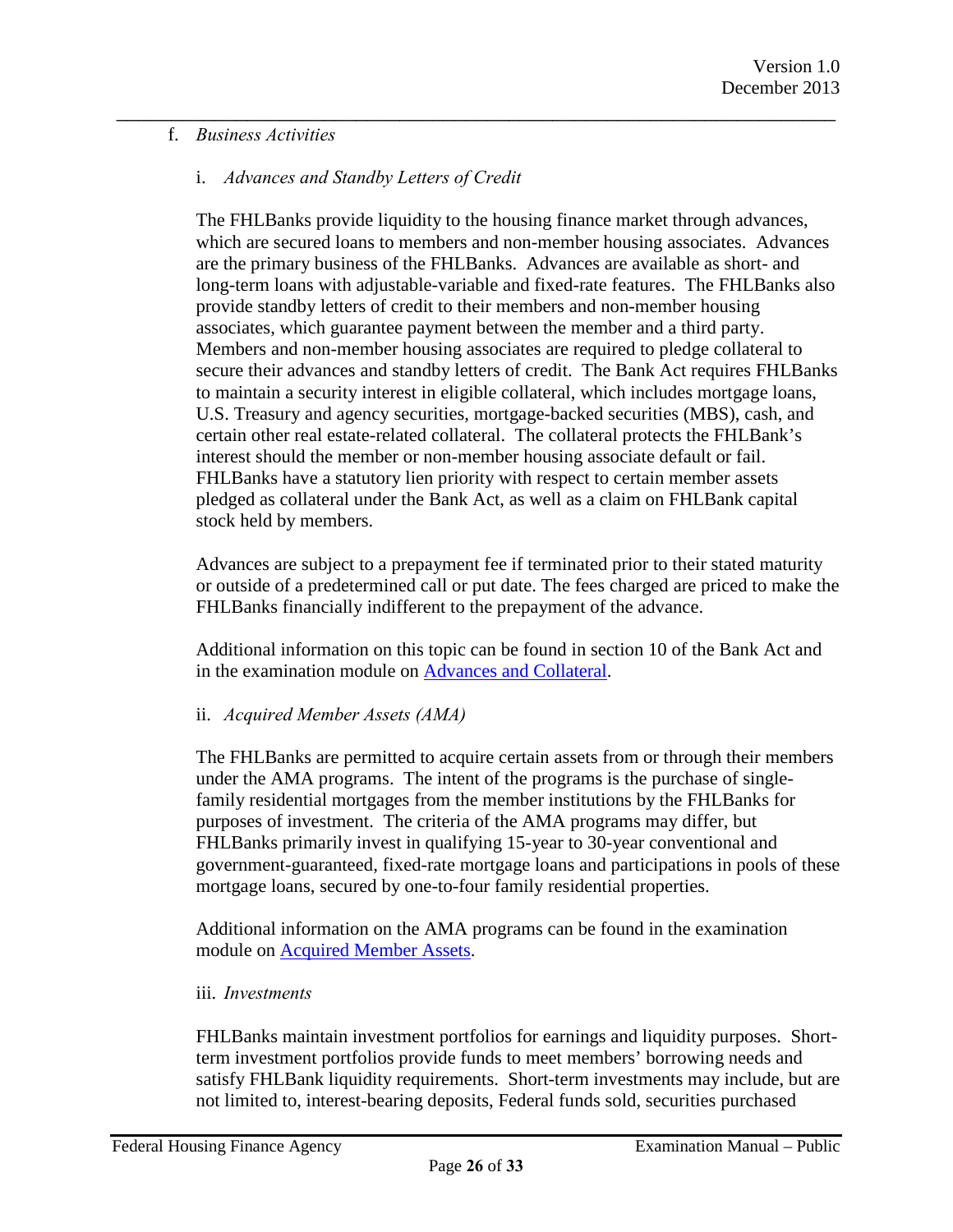under agreements to resell, negotiable certificates of deposit, U.S. Treasury obligations, government-sponsored enterprises (GSE) obligations, and commercial paper.

\_\_\_\_\_\_\_\_\_\_\_\_\_\_\_\_\_\_\_\_\_\_\_\_\_\_\_\_\_\_\_\_\_\_\_\_\_\_\_\_\_\_\_\_\_\_\_\_\_\_\_\_\_\_\_\_\_\_\_\_\_\_\_\_\_\_

The FHLBanks also maintain long-term investment portfolios to enhance earnings and cover operating expenses. Long-term investments may include, but are not limited to, MBS, state or local housing agency obligations, other U.S. Treasury obligations, Temporary Liquidity Guarantee Program (TLGP) debentures, and taxable municipal bonds.

Additional information can be found in the examination modul[es on Investment](http://www.fhfa.gov/SupervisionRegulation/Documents/Investment_Portfolio_Management_Module_Final_Version_1_0-508.pdf)  [Portfolio Management](http://www.fhfa.gov/SupervisionRegulation/Documents/Investment_Portfolio_Management_Module_Final_Version_1_0-508.pdf) a[nd Liquidity.](http://www.fhfa.gov/SupervisionRegulation/Documents/LiquidityModuleFinalVersion1_0-508.pdf) 

#### iv. *Affordable Housing Program*

Each FHLBank is required to establish an Affordable Housing Program (AHP) and a Community Investment Program. The AHP provides subsidies for the purchase, construction, or rehabilitation of low-income housing. Each FHLBank must set aside annually 10 percent of the preceding year's net income (as defined by regulation) for the AHP. If the aggregate amounts set aside by all of the FHLBanks is less than \$100 million, then each FHLBank must set aside its *pro rata* share of whatever amount is necessary to ensure that the aggregate AHP contributions from all the FHLBanks for that year is not less than \$100 million.

The Community Investment Program, Rural Development Advance, and Urban Development Advance are community-lending programs that provide support to members in their affordable housing and economic development lending activities.

[Additional information on the AHP can be fou](http://www.fhfa.gov/SupervisionRegulation/Documents/Affordable_Housing_Program_Module_Final_Version_1.0_508.pdf)nd in the examination module on the Affordable Housing Program.

#### <span id="page-26-0"></span>2. *The Enterprises*

a. *Overview* 

Fannie Mae and Freddie Mac are government-sponsored enterprises, chartered by Congress to support liquidity, stability, and affordability in the secondary mortgage market. The Enterprises are permitted to purchase, service, sell, lend on the security of, and otherwise deal in certain mortgage loans; and issue debt obligations and mortgagerelated securities. The Enterprises are prohibited from participating in the primary mortgage market (they cannot originate mortgage loans).

b. *Conservatorships* 

FHFA placed Fannie Mae and Freddie Mac in conservatorship in September 2008, due to inadequate capital levels and pervasive weaknesses that created an unsafe and unsound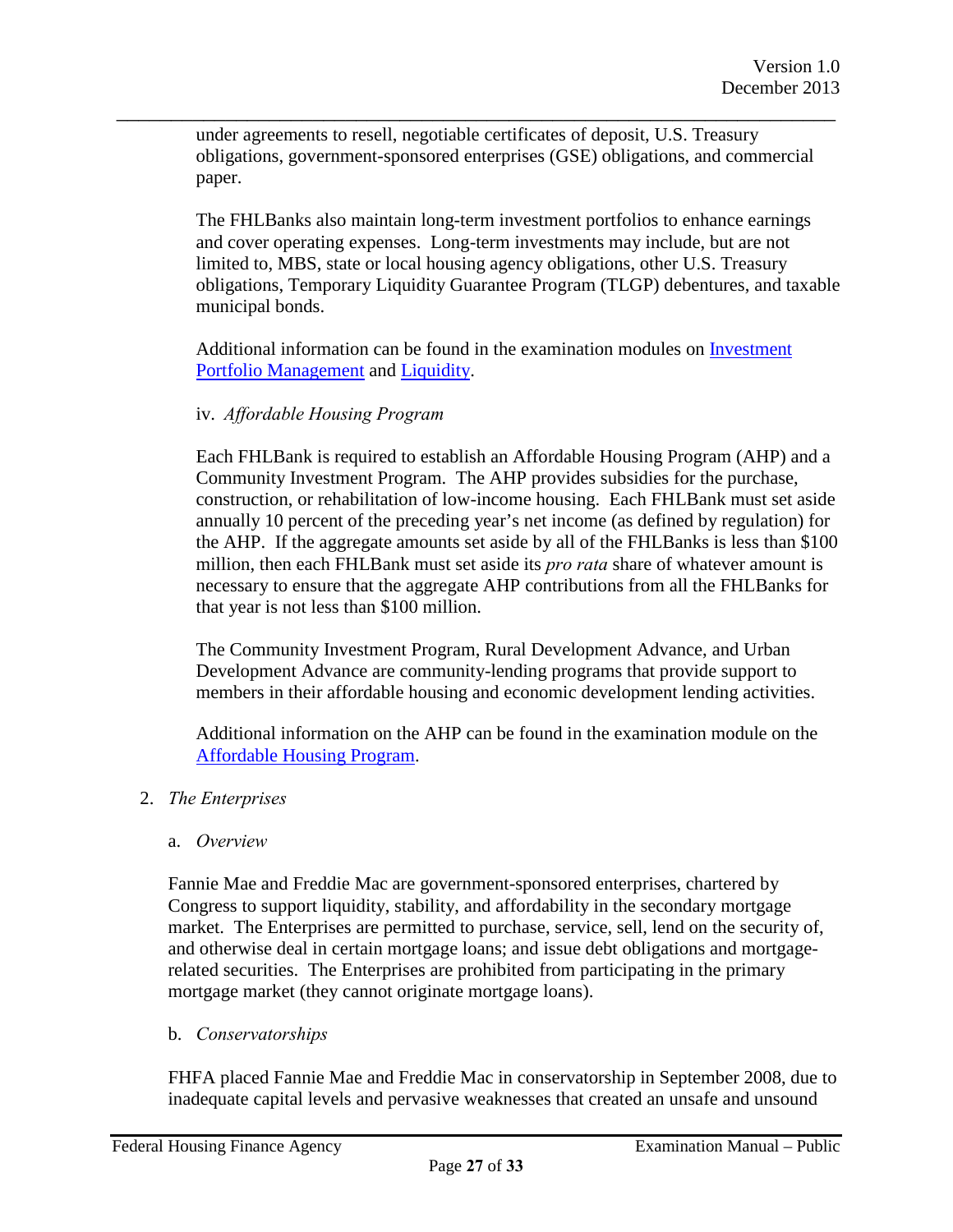condition in each company. FHFA, as Conservator, succeeded to all rights, titles, powers, and privileges of the companies and of any shareholder, officer, or director of the companies with respect to the companies and their assets; and succeeded to the title to the books, records, and assets of any other legal custodian of the companies. The Conservator also exercises authority over, among other things, the appointment of directors and the chief executive officers; compensation practices; strategic planning; and corporate objectives and initiatives. The Conservator delegated to the boards of directors and management the authority to conduct day-to-day operations, subject to the direction of the Conservator, and they are responsible for maintaining appropriate controls and risk management practices.

\_\_\_\_\_\_\_\_\_\_\_\_\_\_\_\_\_\_\_\_\_\_\_\_\_\_\_\_\_\_\_\_\_\_\_\_\_\_\_\_\_\_\_\_\_\_\_\_\_\_\_\_\_\_\_\_\_\_\_\_\_\_\_\_\_\_

The Enterprises receive financial support from the U.S. Treasury under the terms of Senior Preferred Stock Purchase Agreements. They continue to be obligated to fulfill their statutory mission to support the secondary mortgage market. The terms of the Senior Preferred Stock Purchase Agreements are structured to enable each Enterprise to maintain positive net worth during the conservatorship. These agreements were executed when FHFA placed the Enterprises into conservatorship, and are amended periodically.

c. *Board of Directors* 

As noted above, the Conservator also exercises authority over the appointment of directors. The directors serve on behalf of the Conservator and exercise their authority as directed by and with the approval of the Conservator (where required). The directors have no duties to any person or entity other than the Conservator. Pursuant to the Conservator's delegation, the board of directors is responsible for carrying out normal board functions, but is required to obtain the Conservator's review and approval before taking action in certain areas specified in the delegation document (for example, actions involving capital stock, dividends, increases in risk limits, material changes in accounting policy, and increases in operational risk).

Additi[onal information on the boards of directors can be found in the examination](http://www.fhfa.gov/SupervisionRegulation/Documents/Board_of_Directors_and_Senior_Management_Oversight_Module_Final_Version_1.0_508.pdf)  module on Board of Directors and Senior Management Oversight.

d. *Funding* 

The primary source of funds for the Enterprises is the sale of debt securities in the U.S. and global capital markets. Debt securities include short-, medium-, and long-term maturities.

Additional information on funding can be found in the examination module [on Liquidity.](http://www.fhfa.gov/SupervisionRegulation/Documents/LiquidityModuleFinalVersion1_0-508.pdf) 

e. *Business Activities*

The Enterprises provide market liquidity by purchasing or securitizing single-family and multifamily mortgage loans originated in the primary mortgage market. The Enterprises may purchase mortgage loans and mortgage-related securities and hold them in portfolio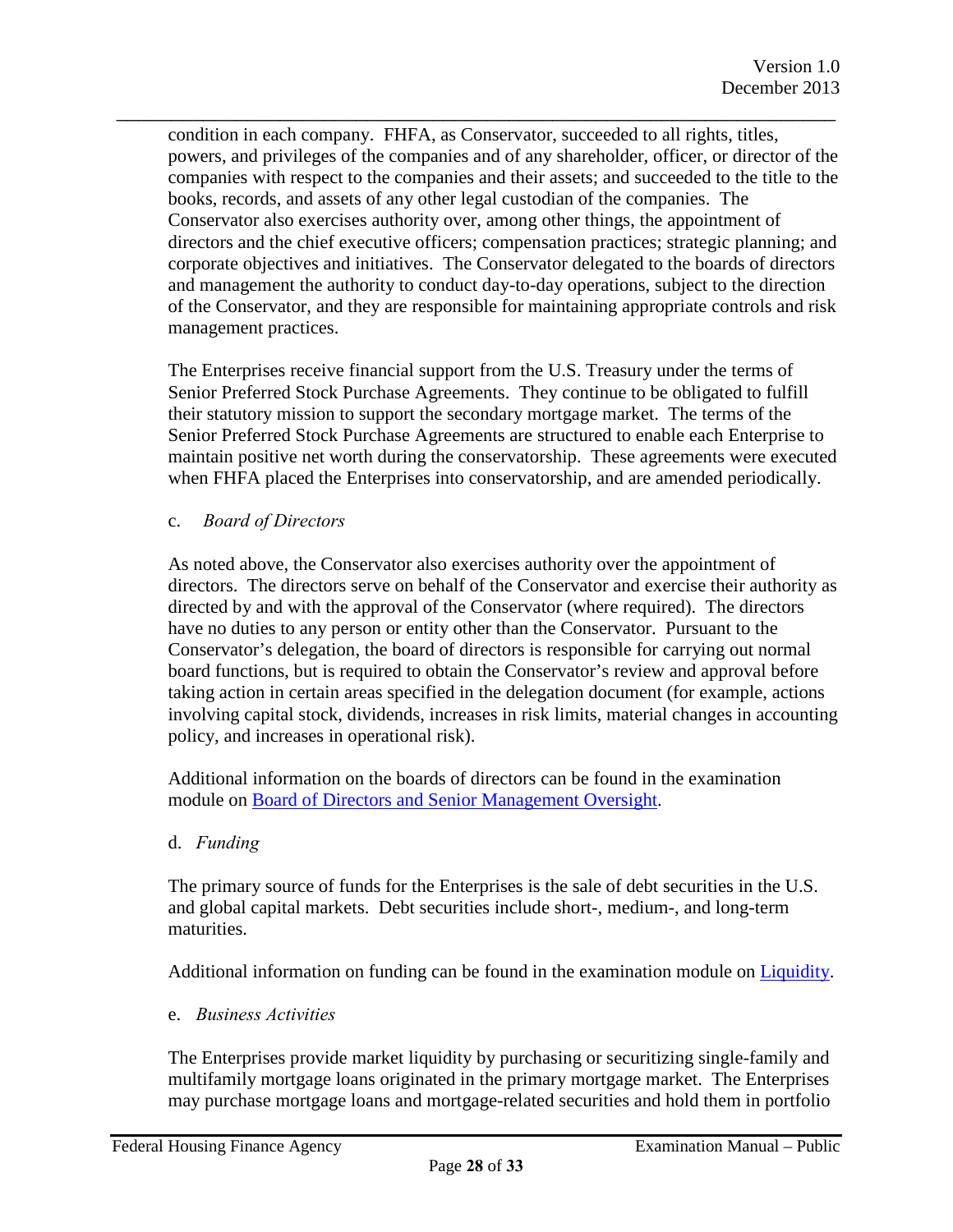(the retained portfolio); however, the retained portfolios are subject to statutory and contractual limits that (1) impose a portfolio cap on the size of the portfolio and (2) require the retained portfolios to be reduced in accordance with prescribed terms.

\_\_\_\_\_\_\_\_\_\_\_\_\_\_\_\_\_\_\_\_\_\_\_\_\_\_\_\_\_\_\_\_\_\_\_\_\_\_\_\_\_\_\_\_\_\_\_\_\_\_\_\_\_\_\_\_\_\_\_\_\_\_\_\_\_\_

For purposes of corporate organization and financial reporting, the Enterprises established three business segments: Single-family Business, Multifamily Business, and Capital Markets. The business segments are supported by other organizational units within the companies, such as legal, human capital, and information technology and operations. The following descriptions provide a general outline of the Enterprises' organization and aid the examiner's understanding of their structure; however, Enterprise management may change the organizational structure from time to time. When conducting examinations, examiners should familiarize themselves with the current organizational structure.

#### i. *Single-Family Business*

The single-family business comprises the activities involved in the purchase of mortgages backed by single-family properties, and the guarantee of Enterprise-issued securities that are backed by such mortgages. Those activities include the setting of underwriting standards; pricing; establishing terms of business with various counterparties (for example, seller/servicers and mortgage insurers); portfolio management (including delinquency management, loss mitigation, foreclosure, and foreclosed property management); customer relationship management; operations; and model development and management.

Additional information on the single-family business can be found in the examination modules and related supplemental guidance [on Credit Risk Managemen](http://www.fhfa.gov/SupervisionRegulation/Documents/Credit_Risk_Management_Module_Final_Version_1.0_508.pdf)t, [Enterprise](http://www.fhfa.gov/SupervisionRegulation/Documents/Enterprise-wide_Risk_Management_Module_Final_Version_1.0_508.pdf)  [Wide Risk Management,](http://www.fhfa.gov/SupervisionRegulation/Documents/Enterprise-) [IT Risk Management,](http://www.fhfa.gov/SupervisionRegulation/Documents/Interest_Rate_Risk_Management_Module_Final_Version_1.0_508.pdf) [Investment Portfolio Management,](http://www.fhfa.gov/SupervisionRegulation/Documents/Investment_Portfolio_Management_Module_Final_Version_1_0-508.pdf)  [Operational Risk Management,](http://www.fhfa.gov/SupervisionRegulation/Documents/OperationalRiskManagementProgramModuleFinalVersion1_0-508.pdf) [Risk Modeling, S](http://www.fhfa.gov/SupervisionRegulation/Documents/Risk_Modeling_Module_Final_Version_1.0_508.pdf)[ecuritizations,](http://www.fhfa.gov/SupervisionRegulation/Documents/Securitizations_Module_Final_Version_1.0_508.pdf) an[d Strategic](http://www.fhfa.gov/SupervisionRegulation/Documents/Strategic_Planning_Module_Final_Version_1.0-508.pdf)  [Planning.](http://www.fhfa.gov/SupervisionRegulation/Documents/Strategic_Planning_Module_Final_Version_1.0-508.pdf) 

#### ii. *Multifamily Business*

The multifamily business comprises the activities involved in the purchase of mortgages backed by multifamily properties, the guarantee of Enterprise-issued securities that are backed by such mortgages, and the purchase of commercial mortgage-backed securities. The multifamily business is a primary channel through which the Enterprises meet their statutory mission to provide liquidity for housing for low- and moderate-income families. Multifamily mortgage loans are secured by properties with five or more residential units. These properties include apartments, cooperatives, mixed-use, and manufactured housing. The multifamily business differs from the single-family business in a number of ways, for example, the nature of the borrower (typically the multifamily borrower is a partnership, joint venture, or other legal structure rather than an individual), the terms and maturity of the loan (multifamily loans tend to be shorter term and to have balloon payments), and the reliance on the property securing the loan to service the mortgage debt (rather than on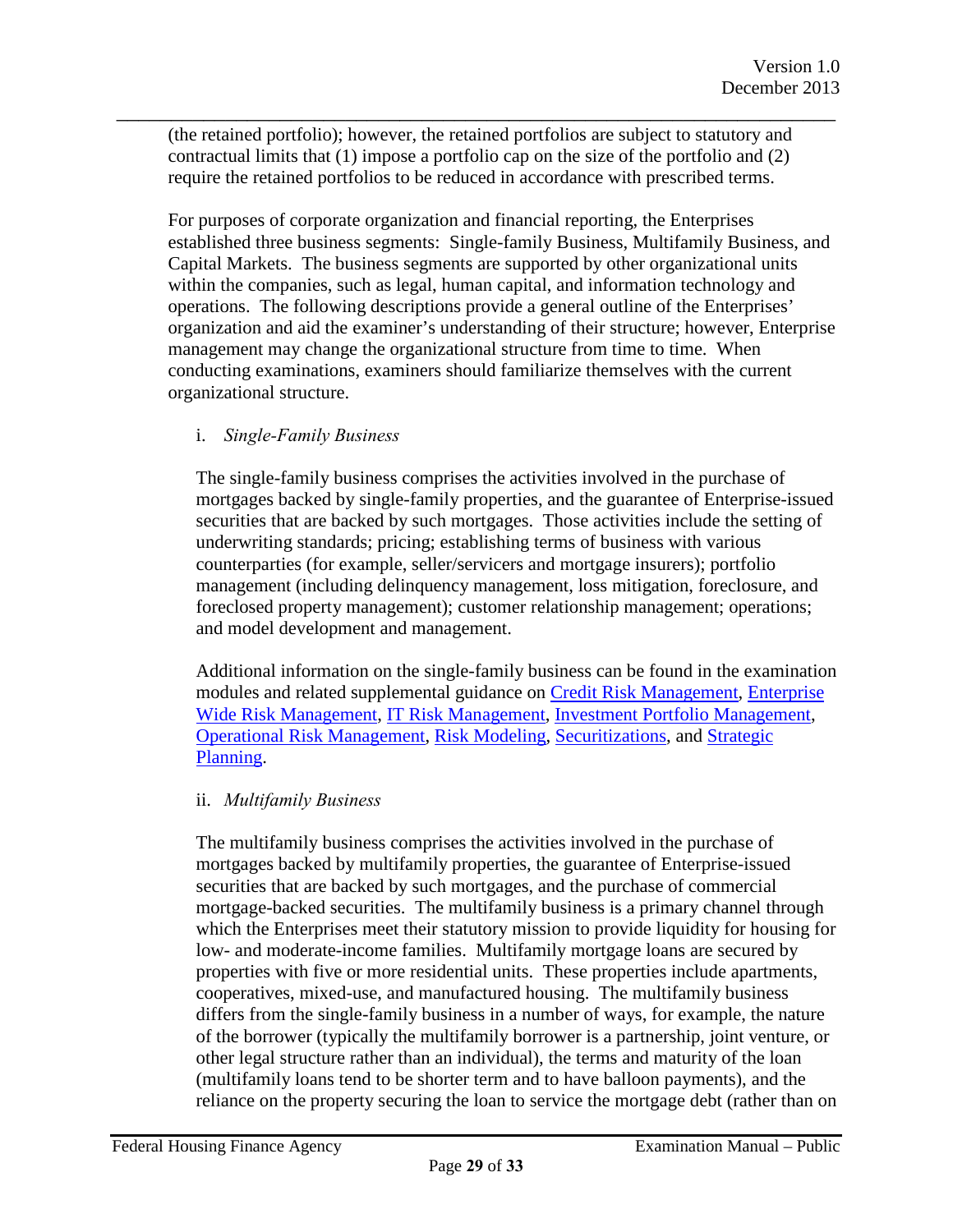\_\_\_\_\_\_\_\_\_\_\_\_\_\_\_\_\_\_\_\_\_\_\_\_\_\_\_\_\_\_\_\_\_\_\_\_\_\_\_\_\_\_\_\_\_\_\_\_\_\_\_\_\_\_\_\_\_\_\_\_\_\_\_\_\_\_ the creditworthiness of the borrower). In addition, the Enterprises' multifamily businesses may involve loss sharing arrangements whereby the originating lender absorbs a portion of any losses.

> Additional information on the multifamily business can be found in the examination modules and related supplemental guidance on [Credit Risk Management,](http://www.fhfa.gov/SupervisionRegulation/Documents/Credit_Risk_Management_Module_Final_Version_1.0_508.pdf) [Enterprise](http://www.fhfa.gov/SupervisionRegulation/Documents/Enterprise-wide_Risk_Management_Module_Final_Version_1.0_508.pdf)  [Wide Risk Management](http://www.fhfa.gov/SupervisionRegulation/Documents/Enterprise-wide_Risk_Management_Module_Final_Version_1.0_508.pdf), [IT Risk Management,](http://www.fhfa.gov/SupervisionRegulation/Documents/Interest_Rate_Risk_Management_Module_Final_Version_1.0_508.pdf) [Investment Portfolio Management,](http://www.fhfa.gov/SupervisionRegulation/Documents/Investment_Portfolio_Management_Module_Final_Version_1_0-508.pdf)  [Operational Risk Management,](http://www.fhfa.gov/SupervisionRegulation/Documents/OperationalRiskManagementProgramModuleFinalVersion1_0-508.pdf) [Risk Modeling,](http://www.fhfa.gov/SupervisionRegulation/Documents/Risk_Modeling_Module_Final_Version_1.0_508.pdf) [Securitizations, an](http://www.fhfa.gov/SupervisionRegulation/Documents/Securitizations_Module_Final_Version_1.0_508.pdf)d [Strategic](http://www.fhfa.gov/SupervisionRegulation/Documents/Strategic_Planning_Module_Final_Version_1.0-508.pdf)  [Planning.](http://www.fhfa.gov/SupervisionRegulation/Documents/Strategic_Planning_Module_Final_Version_1.0-508.pdf)

#### iii. *Capital Markets*

The capital markets groups are responsible for the activities involved in funding, asset/liability management, and hedging. The Enterprises' business exposes them to interest rate risk, and the capital markets groups are responsible for managing this risk. This includes the use of derivatives of various forms for hedging purposes.

Additional information pertinent to capital markets can be found in the examination modules and supplemental guidance [on Derivatives,](http://www.fhfa.gov/SupervisionRegulation/Documents/Derivatives_Module_Final_Version_1.0_508.pdf) [Interest Rate Risk Management,](http://www.fhfa.gov/SupervisionRegulation/Documents/Interest_Rate_Risk_Management_Module_Final_Version_1.0_508.pdf)  [Liquidity,](http://www.fhfa.gov/SupervisionRegulation/Documents/LiquidityModuleFinalVersion1_0-508.pdf) [Operational Risk Management,](http://www.fhfa.gov/SupervisionRegulation/Documents/OperationalRiskManagementProgramModuleFinalVersion1_0-508.pdf) [Risk Modeling,](http://www.fhfa.gov/SupervisionRegulation/Documents/Risk_Modeling_Module_Final_Version_1.0_508.pdf) [Securitizations, a](http://www.fhfa.gov/SupervisionRegulation/Documents/Securitizations_Module_Final_Version_1.0_508.pdf)nd [Strategic Planning.](http://www.fhfa.gov/SupervisionRegulation/Documents/Strategic_Planning_Module_Final_Version_1.0-508.pdf) 

#### <span id="page-29-0"></span>**F. LAWS, REGULATIONS, AND REGULATORY GUIDANCE**

The regulated entities are subject to a variety of laws, FHFA regulations, and guidance. Examiners must review and understand the legal, supervisory, and regulatory requirements listed in the *Regulatory Environment* section of each examination module before commencing examination work. Examiners can access these materials on the FHFA intranet site (http://intranet.fhfa.gov/) under the *Laws/Regs* drop-down menu and the *Supervision Information* drop-down menu.

Because laws, regulations, and supervisory guidance may be amended, repealed, and revised from time to time, examiners should ensure that examination planning includes a review of laws, regulations, and guidance applicable to their assigned examination activity. FHFA's Office of Supervision Policy may be consulted on questions of the application of supervisory guidance. FHFA's Office of General Counsel may be a helpful resource in assessing compliance with laws and regulations. FHFA's Office of Conservatorship Operations and Division of Housing Mission and Goals may be consulted about questions regarding conservatorship decisions, including conservatorship directives.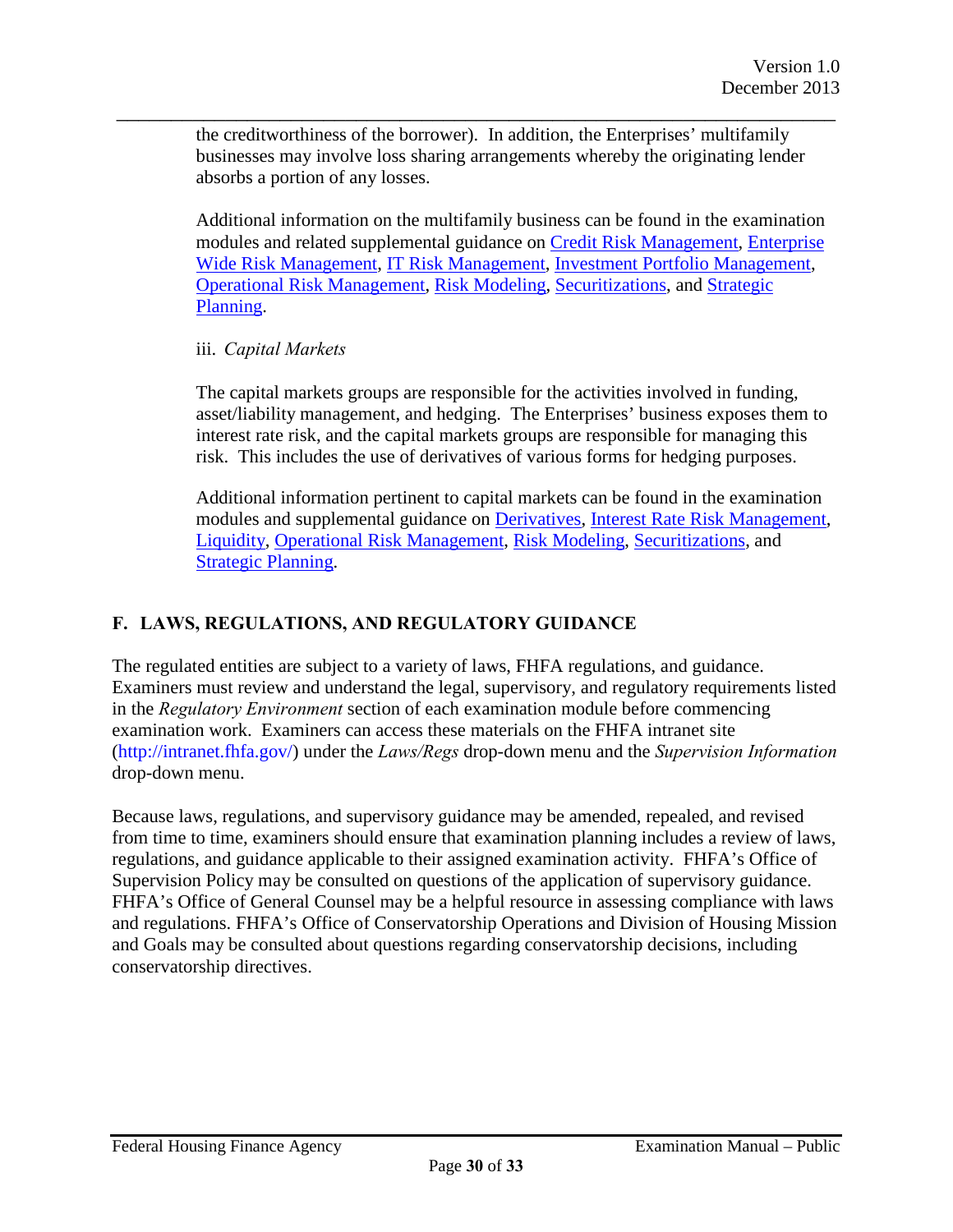# **APPENDIX A**

<span id="page-30-0"></span>\_\_\_\_\_\_\_\_\_\_\_\_\_\_\_\_\_\_\_\_\_\_\_\_\_\_\_\_\_\_\_\_\_\_\_\_\_\_\_\_\_\_\_\_\_\_\_\_\_\_\_\_\_\_\_\_\_\_\_\_\_\_\_\_\_\_

# **FHFA Authorized Forms for Examination Documentation**

| <b>Purpose</b>                                                                                                                                |    | <b>DBR</b>                                           | <b>DER</b>                                        |  |  |
|-----------------------------------------------------------------------------------------------------------------------------------------------|----|------------------------------------------------------|---------------------------------------------------|--|--|
| <b>Pre-Examination Activities</b>                                                                                                             |    |                                                      |                                                   |  |  |
| Describe expected strategy to address<br>weaknesses at the regulated entity.                                                                  |    | <b>Supervisory Strategy</b>                          | <b>Supervisory Strategy</b>                       |  |  |
| Document a comprehensive view of the<br>regulated entity to identify areas of<br>supervisory concern and support the<br>supervisory strategy. |    | N/A                                                  | <b>Risk Assessment</b>                            |  |  |
| Notify the regulated entity of upcoming<br>examination activity.                                                                              |    | Alert Letter                                         | <b>Request Letter</b>                             |  |  |
| Summarize offsite work activity to frame<br>the scope of the examination.                                                                     |    | Pre-Examination Analysis<br>Memorandum               | N/A                                               |  |  |
| Describe the scope of examination activity<br>and estimated resources.                                                                        |    | <b>Examination Scope</b><br>Memorandum               | Supervisory Plan                                  |  |  |
| Assign examination responsibilities<br>individual team members.                                                                               | to | Scope Matrix                                         | N/A                                               |  |  |
| <b>Examination Activities - Examination Staff</b>                                                                                             |    |                                                      |                                                   |  |  |
| Document work performed during an<br>onsite examination.                                                                                      |    | Workprogram                                          | <b>Procedures Document</b>                        |  |  |
| Summarize examination meetings with<br>personnel from the regulated entity.                                                                   |    | Workprogram                                          | <b>Meeting Note</b>                               |  |  |
| Summarize results of the review of key<br>reports.                                                                                            |    | Workprogram                                          | <b>Report Note</b>                                |  |  |
| Summarize support for examination<br>findings.                                                                                                |    | Workprogram<br><b>Findings Memorandum</b>            | Analysis Memorandum                               |  |  |
| Summarize conclusions of an individual<br>workprogram.                                                                                        |    | <b>Activity Memorandum</b>                           | Analysis Memorandum<br><b>Summary Memorandum</b>  |  |  |
| Recommend examination ratings to EIC.                                                                                                         |    | <b>Conclusions Memorandum</b>                        | N/A                                               |  |  |
| <b>Examination Activities - Examiner-in-Charge</b>                                                                                            |    |                                                      |                                                   |  |  |
| Communicate examination findings to the<br>regulated entity.                                                                                  |    | <b>Findings Memorandum</b><br>Report of Examination  | <b>Conclusion Letter</b><br>Report of Examination |  |  |
| Communicate examination conclusions<br>and findings from targeted examinations<br>and ongoing monitoring activities.                          |    | N/A                                                  | Conclusion Letter<br><b>Supervisory Letter</b>    |  |  |
| Document conclusions, findings, and<br>examination ratings from the annual<br>examination.                                                    |    | Report of Examination                                | <b>Report of Examination</b>                      |  |  |
| <b>Non-Examination Activities</b>                                                                                                             |    |                                                      |                                                   |  |  |
| Communicate with the regulated entity on<br>matters other than examination<br>conclusions/findings.                                           |    | As determined by EIC or<br><b>Associate Director</b> | As determined by EIC                              |  |  |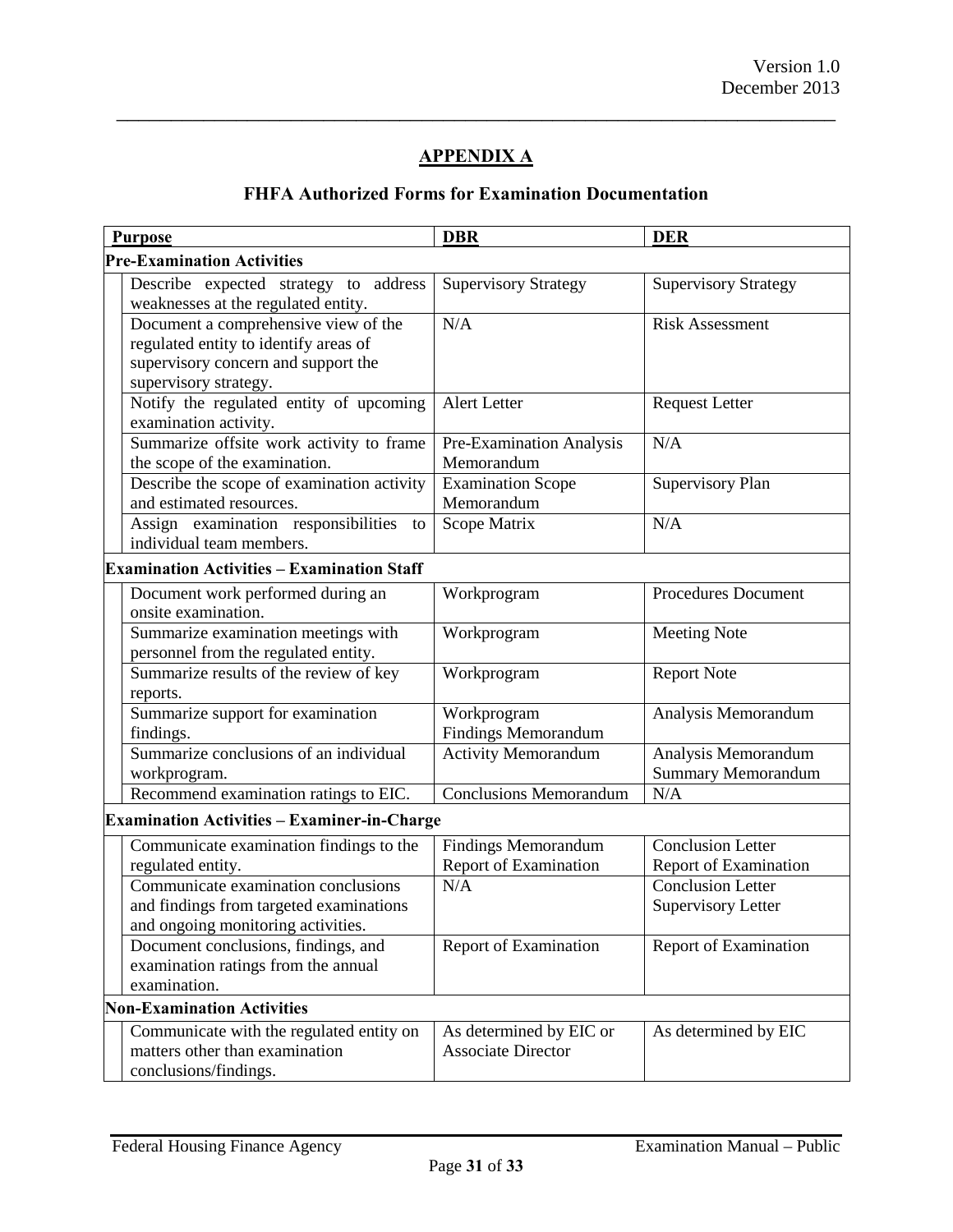# <span id="page-31-0"></span>**PART II**

#### <span id="page-31-1"></span>**A. SUBJECT MATTER EXAMINATION MODULES and WORKPROGRAMS**

Examination modules provide instruction to examiners on how to assess specific topics, business lines, and risk areas. They contain workprograms that help examiners assess the types of risk the regulated entity is exposed to, the level of risk exposure, the direction of risk, and the quality of risk management practices. The workprograms provide *illustrative* examples of lines of inquiry that the examiner could consider when completing the analysis required in a workprogram. Examiners should determine the specific worksteps and procedures to apply based on the scope and objectives of the examination work they are performing.

\_\_\_\_\_\_\_\_\_\_\_\_\_\_\_\_\_\_\_\_\_\_\_\_\_\_\_\_\_\_\_\_\_\_\_\_\_\_\_\_\_\_\_\_\_\_\_\_\_\_\_\_\_\_\_\_\_\_\_\_\_\_\_\_\_\_

FHFA will revise existing examination modules and add new modules and supplemental guidance as needed to reflect enhancements to examination practice. FHFA also encourages examiners to provide feedback on the modules to ensure they address examiner needs and evolving professional practice. Examiners may send feedback to [supervisionpolicy@fhfa.gov.](mailto:supervisionpolicy@fhfa.gov)

The examination modules appear below under a CAMELSO component to which they generally pertain. Modules typically cover more than one CAMELSO component, however, and examiners should be aware that a given module may have relevance for several ratings components. In addition, examiners should refer to the Supervision Information drop-down menu of the FHFA intranet site and the Examination Manuals section to identify supplemental examination guidance that may provide additional detail for specific examination topics. Examiners may also refer to the M drive for examination modules and supplemental examination guidance at M:\Examination Manual and Supplemental Guidance.

# CAPITAL

**[Capital](http://www.int.fhfa.gov/SupervisionRegulation/Documents/Capital-Module.pdf)** 

# ASSET QUALITY

[Acquired Member Assets](http://www.fhfa.gov/SupervisionRegulation/Documents/Acquired-Member-Assets-Module-2014-revision.pdf)  [Advances and Collateral](http://www.fhfa.gov/SupervisionRegulation/Documents/Advances-and-Collateral-Module_2014_revision.pdf)  [Credit Risk Management](http://www.fhfa.gov/SupervisionRegulation/Documents/Credit_Risk_Management_Module_Final_Version_1.0_508.pdf)  [Investment Portfolio Management](http://www.fhfa.gov/SupervisionRegulation/Documents/Investment_Portfolio_Management_Module_Final_Version_1_0-508.pdf)

#### MANAGEMENT

[Affordable Housing Program](http://www.fhfa.gov/SupervisionRegulation/Documents/Affordable_Housing_Program_Module_Final_Version_1.0_508.pdf)  [Board of Directors and Senior Management Oversight](http://www.fhfa.gov/SupervisionRegulation/Documents/Board_of_Directors_and_Senior_Management_Oversight_Module_Final_Version_1.0_508.pdf) [Enterprise-Wide Risk Management](http://www.fhfa.gov/SupervisionRegulation/Documents/Enterprise-wide_Risk_Management_Module_Final_Version_1.0_508.pdf)  [Internal and External Audit](http://www.fhfa.gov/SupervisionRegulation/Documents/Internal_and_External_Audit_Module_Final_Version_1_0-508.pdf)  [Office of Finance](http://www.fhfa.gov/SupervisionRegulation/Documents/Office_of_Finance_Module_Final_Version_1.0_508.pdf)